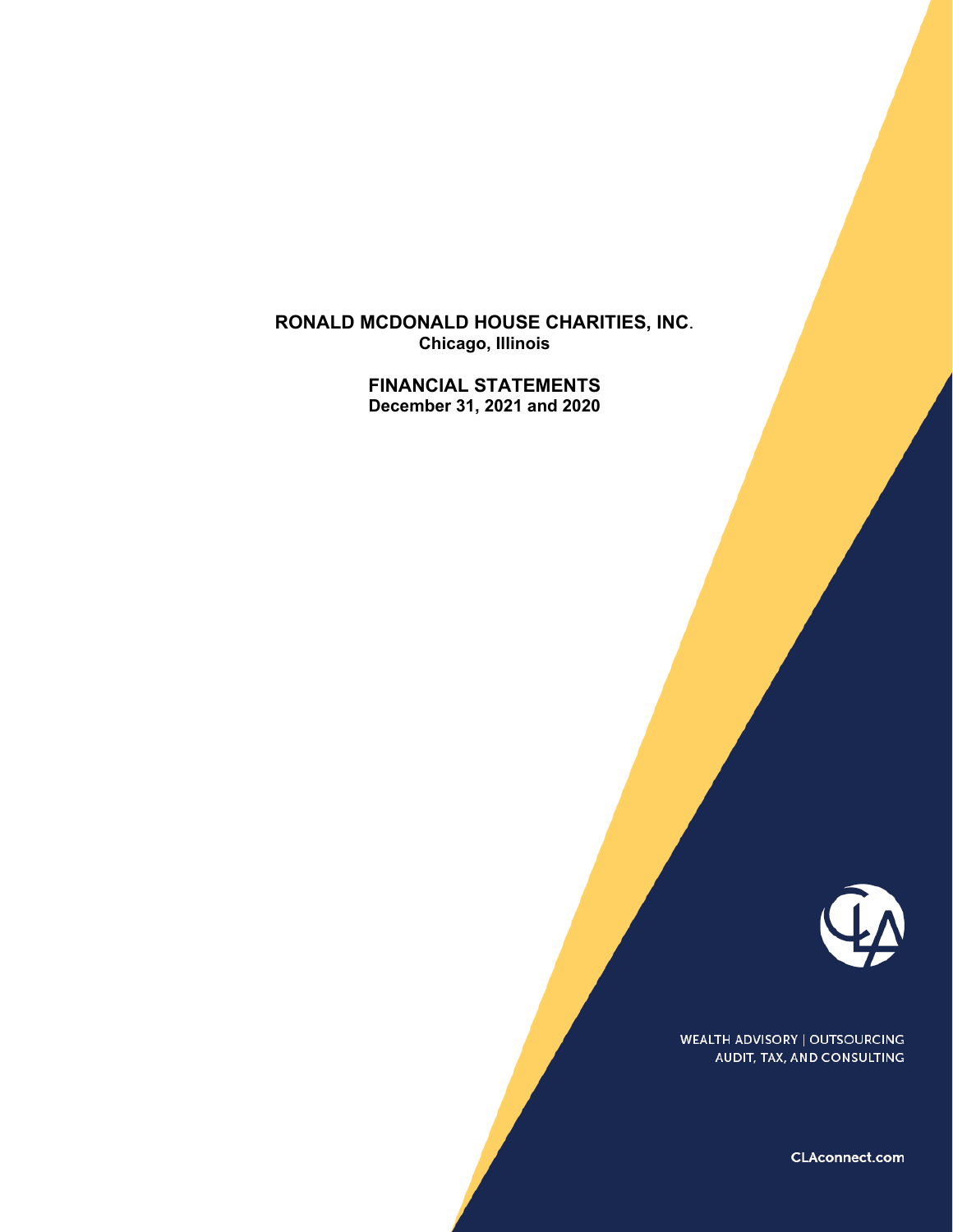# **TABLE OF CONTENTS**

## **PAGE**

# **FINANCIAL STATEMENTS**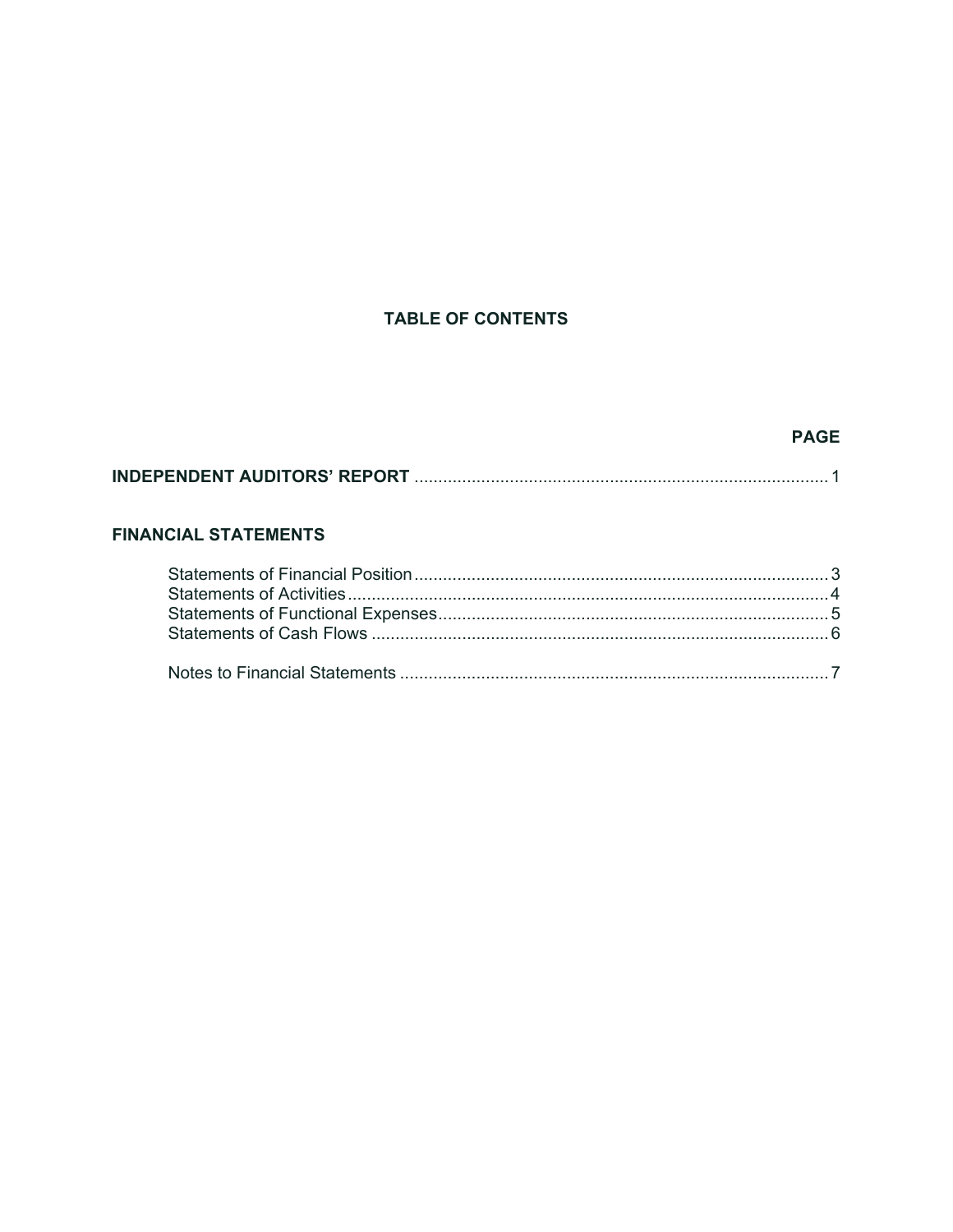

## **INDEPENDENT AUDITORS' REPORT**

Board of Trustees Ronald McDonald House Charities, Inc. Chicago, Illinois

## **Report on the Audit of the Financial Statements**

### *Opinion*

We have audited the accompanying financial statements of Ronald McDonald House Charities, Inc. (RMHC) which comprise the statements of financial position as of December 31, 2021 and 2020, and the related statements of activities, functional expenses, and cash flows for the years then ended, and the related notes to the financial statements.

In our opinion, the financial statements referred to above present fairly, in all material respects, the financial position of RMHC as of December 31, 2021 and 2020, and the results of its net assets and cash flows for the years then ended in accordance with accounting principles generally accepted in the United States of America.

### *Basis for Opinion*

We conducted our audits in accordance with auditing standards generally accepted in the United States of America (GAAS). Our responsibilities under those standards are further described in the Auditors' Responsibilities for the Audit of the Financial Statements section of our report. We are required to be independent of RMHC and to meet our other ethical responsibilities in accordance with the relevant ethical requirements relating to our audits. We believe that the audit evidence we have obtained is sufficient and appropriate to provide a basis for our audit opinion.

### *Responsibilities of Management for the Financial Statements*

Management is responsible for the preparation and fair presentation of the financial statements in accordance with accounting principles generally accepted in the United States of America, and for the design, implementation, and maintenance of internal control relevant to the preparation and fair presentation of financial statements that are free from material misstatement, whether due to fraud or error.

In preparing the financial statements, management is required to evaluate whether there are conditions or events, considered in the aggregate, that raise substantial doubt about RMHC's ability to continue as a going concern for one year after the date the financial statements are available to be issued.



CLA is an independent member of Nexia International, a leading, global network of independent accounting and consulting firms. See nexia.com/member-firm-disclaimer for details.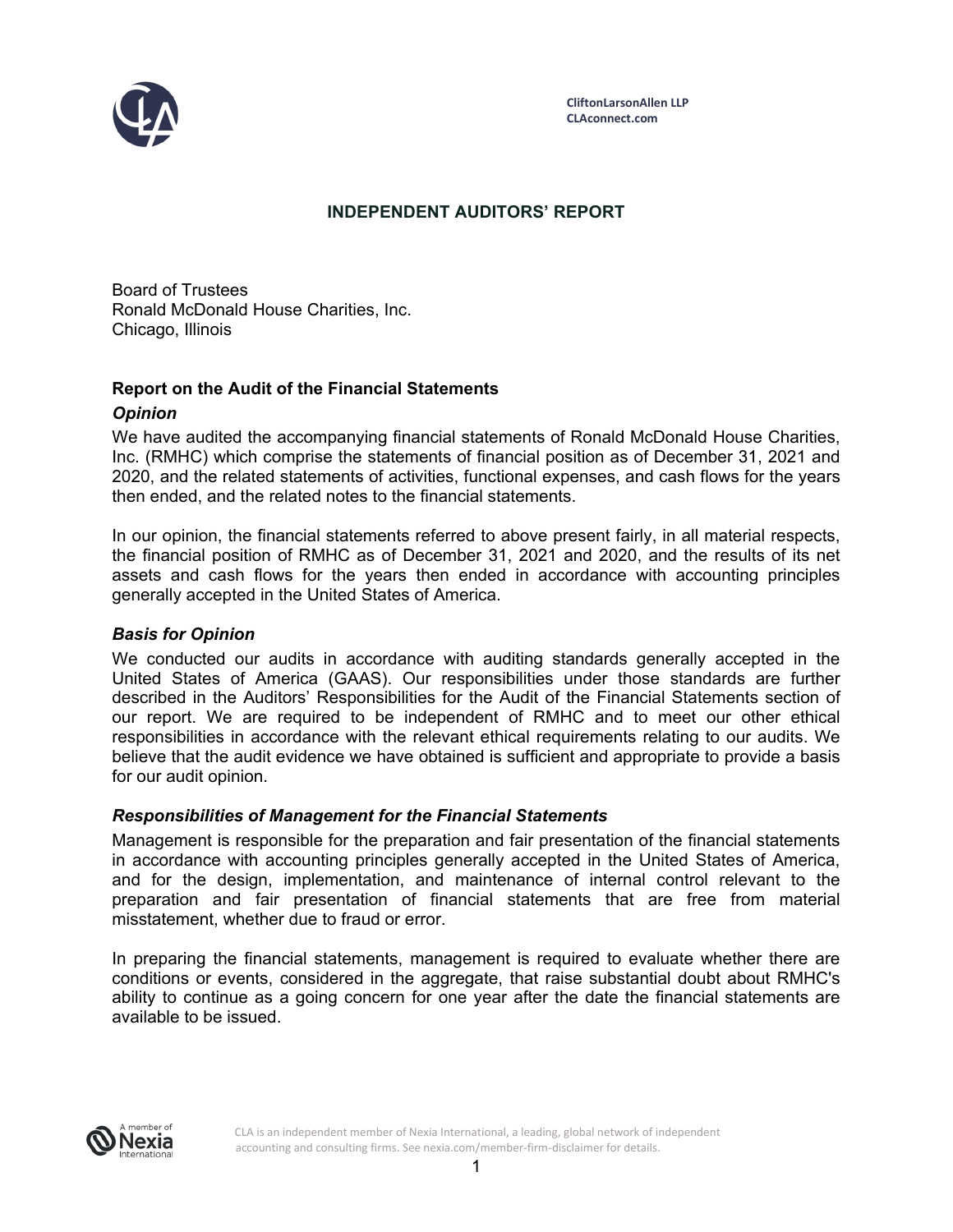### *Auditors' Responsibilities for the Audit of the Financial Statements*

Our objectives are to obtain reasonable assurance about whether the financial statements as a whole are free from material misstatement, whether due to fraud or error, and to issue an auditors' report that includes our opinion. Reasonable assurance is a high level of assurance but is not absolute assurance and therefore is not a guarantee that an audit conducted in accordance with GAAS will always detect a material misstatement when it exists. The risk of not detecting a material misstatement resulting from fraud is higher than for one resulting from error, as fraud may involve collusion, forgery, intentional omissions, misrepresentations, or the override of internal control. Misstatements are considered material if there is a substantial likelihood that, individually or in the aggregate, they would influence the judgment made by a reasonable user based on the financial statements.

In performing an audit in accordance with GAAS, we:

- Exercise professional judgment and maintain professional skepticism throughout the audit.
- Identify and assess the risks of material misstatement of the financial statements, whether due to fraud or error, and design and perform audit procedures responsive to those risks. Such procedures include examining, on a test basis, evidence regarding the amounts and disclosures in the financial statements.
- Obtain an understanding of internal control relevant to the audit in order to design audit procedures that are appropriate in the circumstances, but not for the purpose of expressing an opinion on the effectiveness of RMHC's internal control. Accordingly, no such opinion is expressed.
- Evaluate the appropriateness of accounting policies used and the reasonableness of significant accounting estimates made by management, as well as evaluate the overall presentation of the financial statements.
- Conclude whether, in our judgment, there are conditions or events, considered in the aggregate, that raise substantial doubt about RMHC's ability to continue as a going concern for a reasonable period of time.

We are required to communicate with those charged with governance regarding, among other matters, the planned scope and timing of the audit, significant audit findings, and certain internal control related matters that we identified during the audit.

Viifton Larson Allen LLP

**CliftonLarsonAllen LLP** 

Oak Brook, Illinois May 5, 2022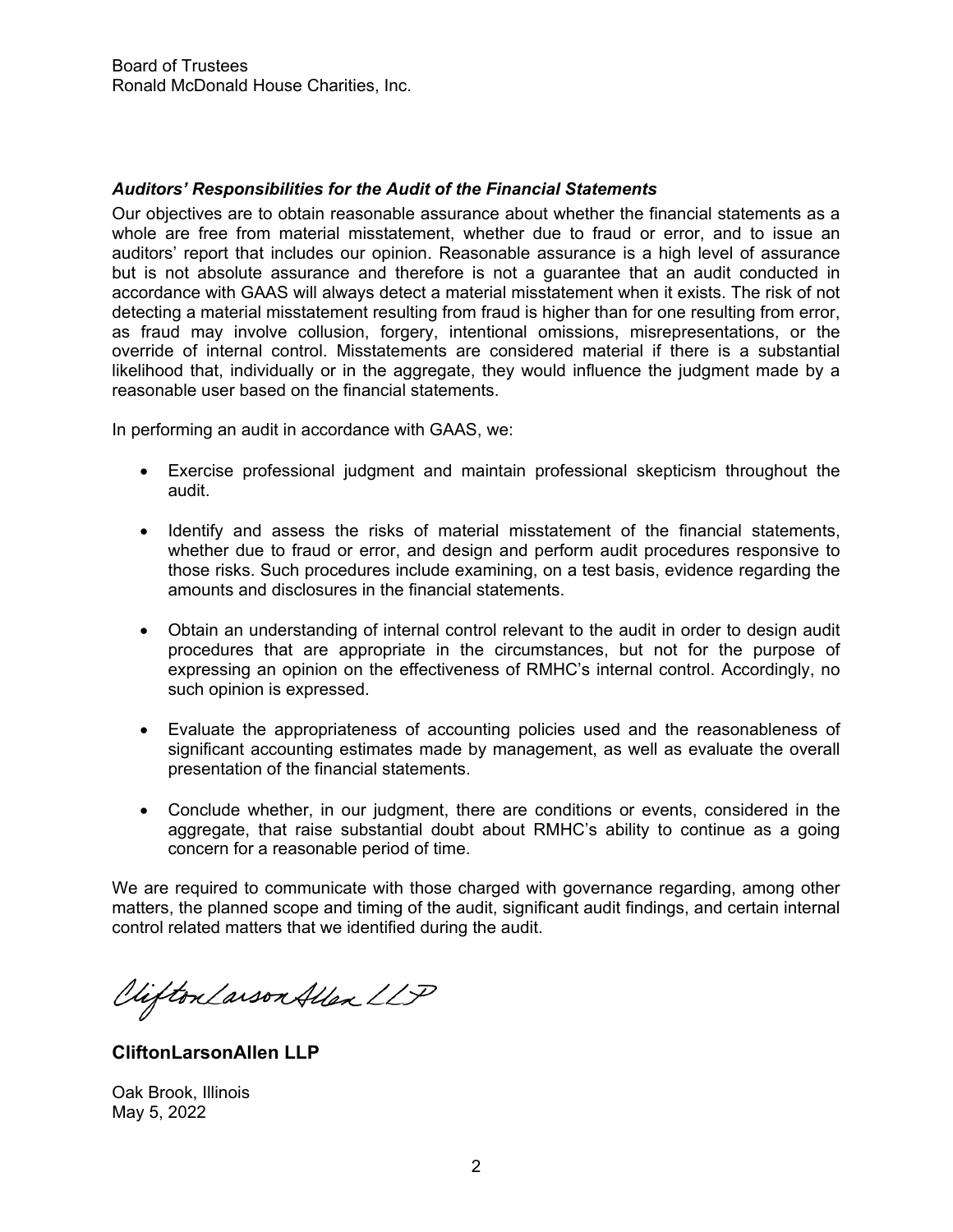#### **RONALD MCDONALD HOUSE CHARITIES, INC. STATEMENTS OF FINANCIAL POSITION DECEMBER 31, 2021 AND 2020**

|                                         | 2021           | 2020          |
|-----------------------------------------|----------------|---------------|
| <b>ASSETS</b>                           | (In Thousands) |               |
| <b>CURRENT ASSETS</b>                   |                |               |
| Cash and cash equivalents               | \$<br>20,570   | \$<br>15,335  |
| Contributions receivable, net           | 10,417         | 9,695         |
| Short-term investments                  | 6,523          | 3,603         |
| Other current assets                    | 2,419          | 3,991         |
| <b>Total current assets</b>             | 39,929         | 32,624        |
| <b>NONCURRENT ASSETS</b>                |                |               |
| Contributions receivable, net           | 3,380          | 4,268         |
| Investments                             | 185,551        | 157,147       |
| Other noncurrent assets                 | 544            | 925           |
|                                         | 189,475        | 162,340       |
| <b>TOTAL ASSETS</b>                     | \$<br>229,404  | \$<br>194,964 |
| <b>LIABILITIES AND NET ASSETS</b>       |                |               |
| <b>CURRENT LIABILITIES</b>              |                |               |
| Accounts payable and other liabilities  | \$<br>4,768    | \$<br>2,155   |
| Grants payable, net                     | 6,702          | 5,331         |
| <b>Total current liabilities</b>        | 11,470         | 7,486         |
| <b>NET ASSETS</b>                       |                |               |
| Without donor restrictions              | 212,307        | 180,560       |
| With donor restrictions                 | 5,627          | 6,918         |
| Total net assets                        | 217,934        | 187,478       |
| <b>TOTAL LIABILITIES AND NET ASSETS</b> | \$<br>229,404  | \$<br>194,964 |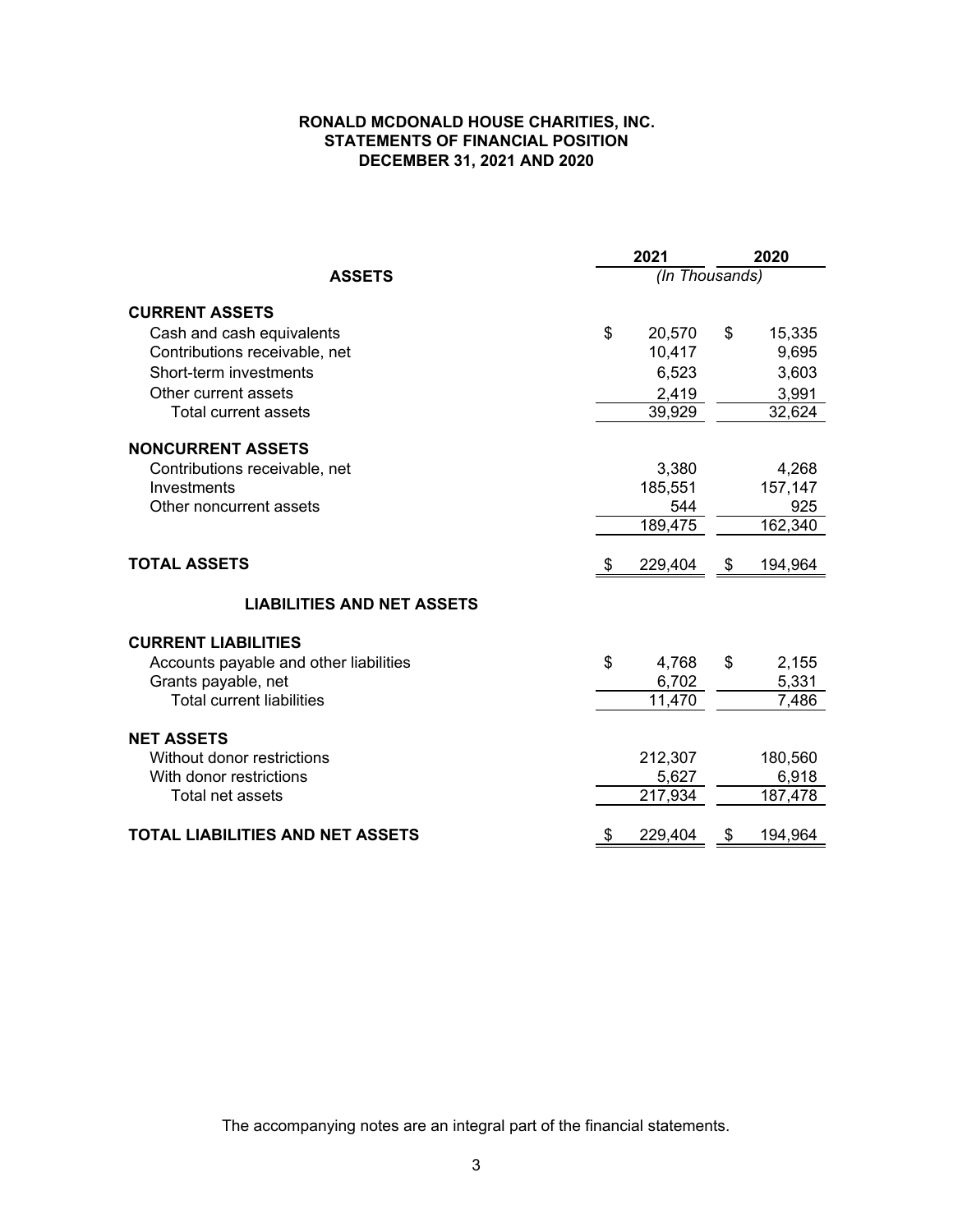#### **STATEMENTS OF ACTIVITIES YEARS ENDED DECEMBER 31, 2021 AND 2020 RONALD MCDONALD HOUSE CHARITIES, INC.**

|                                             |                      | 2021                |    | 2020         |                |                      |    |                     |    |              |  |
|---------------------------------------------|----------------------|---------------------|----|--------------|----------------|----------------------|----|---------------------|----|--------------|--|
|                                             | <b>Without Donor</b> | <b>With Donor</b>   |    |              |                | <b>Without Donor</b> |    | <b>With Donor</b>   |    |              |  |
|                                             | <b>Restrictions</b>  | <b>Restrictions</b> |    | <b>Total</b> |                | <b>Restrictions</b>  |    | <b>Restrictions</b> |    | <b>Total</b> |  |
|                                             |                      |                     |    |              | (In Thousands) |                      |    |                     |    |              |  |
| <b>REVENUES</b>                             |                      |                     |    |              |                |                      |    |                     |    |              |  |
| Contributions                               | \$<br>79,945         | \$<br>704           | \$ | 80,649       | \$             | 69,211               | \$ | 6,676               | S. | 75,887       |  |
| Special events revenue                      | 972                  |                     |    | 972          |                | 53                   |    |                     |    | 53           |  |
| Program service and other revenue           | 13                   |                     |    | 13           |                | 121                  |    |                     |    | 121          |  |
| Net assets released from restrictions       | 1,995                | (1,995)             |    |              |                | 7,285                |    | (7, 285)            |    |              |  |
| <b>Total revenues</b>                       | 82,925               | (1, 291)            |    | 81,634       |                | 76,670               |    | (609)               |    | 76,061       |  |
| <b>EXPENSES</b>                             |                      |                     |    |              |                |                      |    |                     |    |              |  |
| Program services                            | 58,363               |                     |    | 58,363       |                | 49,311               |    |                     |    | 49,311       |  |
| Management and general administration       | 5,888                |                     |    | 5,888        |                | 3,307                |    |                     |    | 3,307        |  |
| Fundraising                                 | 9,959                |                     |    | 9,959        |                | 6,059                |    |                     |    | 6,059        |  |
| Total expenses                              | 74,210               |                     |    | 74,210       |                | 58,677               |    |                     |    | 58,677       |  |
| <b>CHANGE IN NET ASSETS FROM OPERATIONS</b> | 8,715                | (1, 291)            |    | 7,424        |                | 17,993               |    | (609)               |    | 17,384       |  |
| <b>INVESTMENT INCOME, NET</b>               | 23,032               |                     |    | 23,032       |                | 18,890               |    | 3                   |    | 18,893       |  |
| <b>CHANGE IN NET ASSETS</b>                 | 31,747               | (1, 291)            |    | 30,456       |                | 36,883               |    | (606)               |    | 36,277       |  |
| <b>NET ASSETS, BEGINNING OF YEAR</b>        | 180,560              | 6,918               |    | 187,478      |                | 143,677              |    | 7,524               |    | 151,201      |  |
| <b>NET ASSETS, END OF YEAR</b>              | 212,307              | 5,627               | \$ | 217,934      | S.             | 180,560              |    | 6,918               |    | 187,478      |  |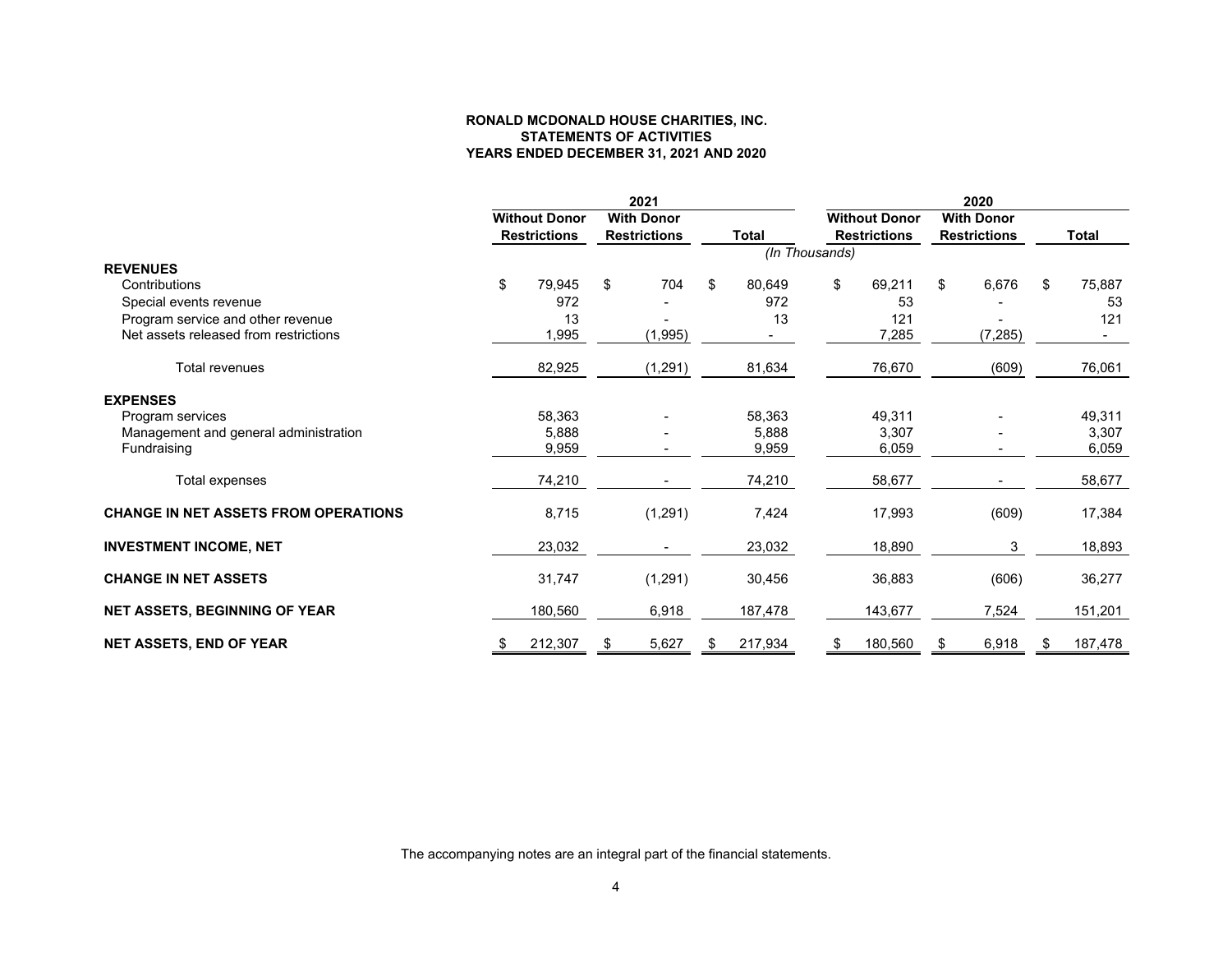#### **RONALD MCDONALD HOUSE CHARITIES, INC. STATEMENTS OF FUNCTIONAL EXPENSESYEARS ENDED DECEMBER 31, 2021 AND 2020**

| Year Ended December 31, 2021      |     | Ronald<br><b>McDonald</b><br>House |    | Ronald<br><b>McDonald</b><br><b>Family Room</b> |   | <b>Ronald</b><br><b>McDonald</b><br>Care<br><b>Mobile</b> |    | <b>RMHC Local</b><br><b>Chapter</b><br><b>Grants</b><br>and Support | Total<br>Program<br><b>Services</b> |        | <b>Management</b><br>and<br>General | <b>Fundraising</b>             |    | Total  |
|-----------------------------------|-----|------------------------------------|----|-------------------------------------------------|---|-----------------------------------------------------------|----|---------------------------------------------------------------------|-------------------------------------|--------|-------------------------------------|--------------------------------|----|--------|
|                                   |     |                                    |    |                                                 |   |                                                           |    | (In Thousands)                                                      |                                     |        |                                     |                                |    |        |
| Grants                            | \$. | 5,465                              | \$ | 2.400                                           | S | 565                                                       | \$ | 40.245                                                              | \$                                  | 48.675 | \$                                  | \$<br>$\overline{\phantom{0}}$ | \$ | 48,675 |
| Professional fees                 |     |                                    |    |                                                 |   | 36                                                        |    | 3,361                                                               |                                     | 3,397  | 2,470                               | 2.457                          |    | 8,324  |
| Donated services and occupancy    |     |                                    |    |                                                 |   | -                                                         |    | 2.307                                                               |                                     | 2,307  | 1,439                               | 699                            |    | 4,445  |
| Meetings, education, and training |     |                                    |    |                                                 |   |                                                           |    |                                                                     |                                     |        | 10                                  | 107                            |    | 118    |
| Travel, meals, and entertainment  |     |                                    |    |                                                 |   |                                                           |    | 49                                                                  |                                     | 49     | 43                                  | 17                             |    | 109    |
| Advertising                       |     |                                    |    |                                                 |   |                                                           |    |                                                                     |                                     |        | 1,561                               | 4.731                          |    | 6,292  |
| Other                             |     |                                    |    |                                                 |   | 42                                                        |    | 3,892                                                               |                                     | 3,934  | 365                                 | 1,948                          |    | 6,247  |
| <b>TOTAL EXPENSES</b>             |     | 5,465                              |    | 2,400                                           |   | 643                                                       |    | 49,855                                                              | S                                   | 58,363 | 5,888                               | 9,959                          | S  | 74,210 |

| Year Ended December 31, 2020      |     | <b>Ronald</b><br><b>McDonald</b><br>House | <b>RMHC Local</b><br><b>Ronald</b><br><b>McDonald</b><br>Chapter<br><b>Ronald</b><br><b>McDonald</b><br>Care<br><b>Grants</b><br>and Support<br><b>Mobile</b><br><b>Family Room</b> |     | Total<br><b>Management</b><br>Program<br>and<br><b>Services</b><br>General |     |    |                          |    | <b>Fundraising</b> |    |       | Total |                          |    |        |
|-----------------------------------|-----|-------------------------------------------|-------------------------------------------------------------------------------------------------------------------------------------------------------------------------------------|-----|----------------------------------------------------------------------------|-----|----|--------------------------|----|--------------------|----|-------|-------|--------------------------|----|--------|
|                                   |     |                                           |                                                                                                                                                                                     |     |                                                                            |     |    | (In Thousands)           |    |                    |    |       |       |                          |    |        |
| Grants                            | \$. | 3,271                                     | S                                                                                                                                                                                   | 654 | \$                                                                         | 70  | \$ | 35,964                   | \$ | 39,959             | \$ |       | \$    | $\overline{\phantom{0}}$ | \$ | 39,959 |
| Professional fees                 |     |                                           |                                                                                                                                                                                     |     |                                                                            | 30  |    | 2,800                    |    | 2,830              |    | 1,065 |       | 2.026                    |    | 5,921  |
| Donated services and occupancy    |     |                                           |                                                                                                                                                                                     |     |                                                                            |     |    | 2.532                    |    | 2,532              |    | 1,836 |       | 1.211                    |    | 5,579  |
| Meetings, education, and training |     |                                           |                                                                                                                                                                                     |     |                                                                            |     |    | 48                       |    | 48                 |    |       |       | 58                       |    | 107    |
| Travel, meals, and entertainment  |     |                                           |                                                                                                                                                                                     |     |                                                                            |     |    | 145                      |    | 145                |    | 24    |       | 31                       |    | 200    |
| Advertising                       |     |                                           |                                                                                                                                                                                     |     |                                                                            |     |    | $\overline{\phantom{0}}$ |    |                    |    | 35    |       | 1.150                    |    | 1,185  |
| Other                             |     |                                           |                                                                                                                                                                                     |     |                                                                            | 40  |    | 3,757                    |    | 3,797              |    | 346   |       | 1,583                    |    | 5,726  |
| <b>TOTAL EXPENSES</b>             |     | 3,271                                     |                                                                                                                                                                                     | 654 |                                                                            | 140 |    | 45,246                   | S  | 49,311             |    | 3,307 |       | 6,059                    | \$ | 58,677 |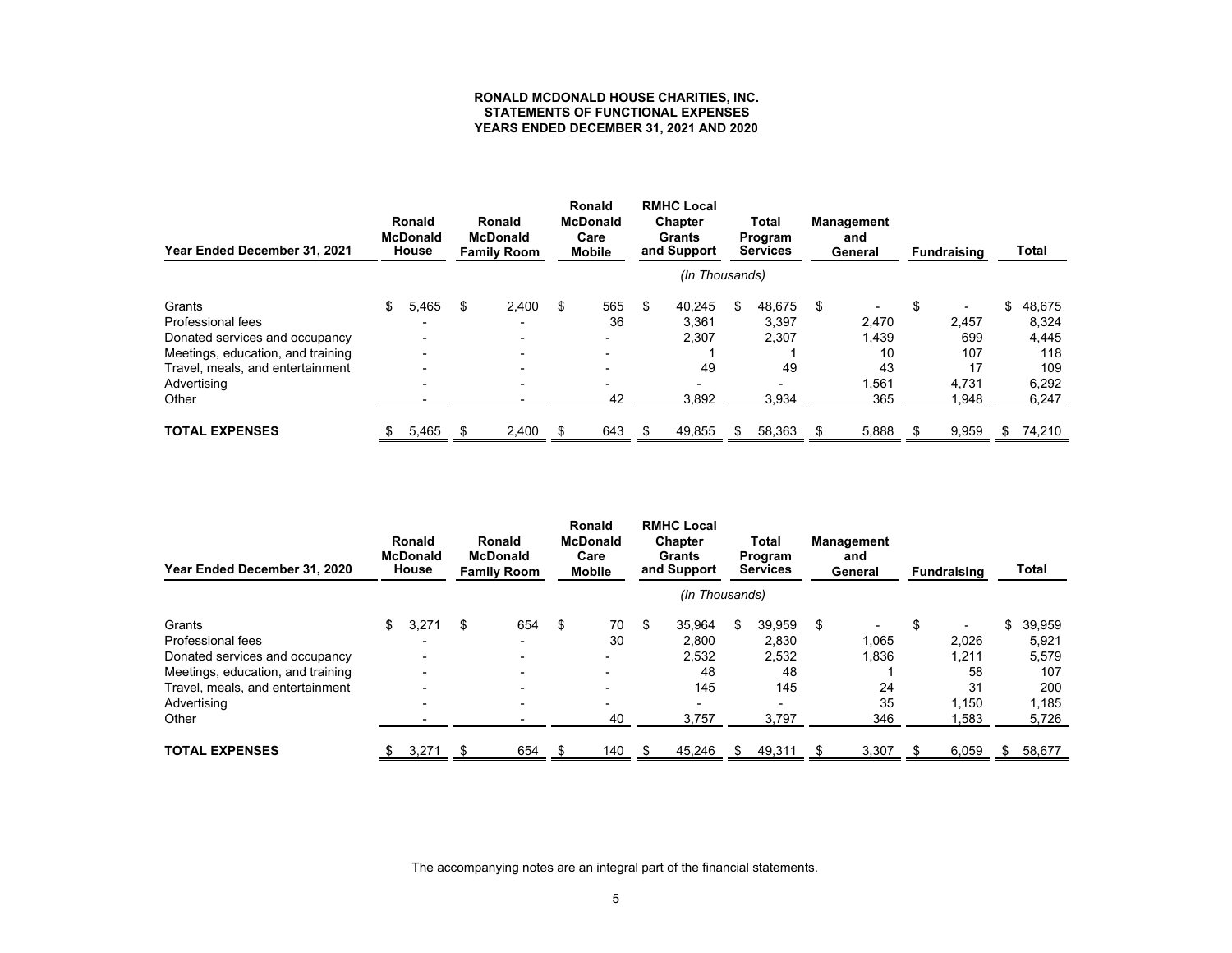### **RONALD MCDONALD HOUSE CHARITIES, INC. STATEMENTS OF CASH FLOWS YEARS ENDED DECEMBER 31, 2021 AND 2020**

|                                                                                                                                       | 2021                | 2020 |                              |  |  |
|---------------------------------------------------------------------------------------------------------------------------------------|---------------------|------|------------------------------|--|--|
|                                                                                                                                       | (In Thousands)      |      |                              |  |  |
| <b>CASH FLOWS FROM OPERATING ACTIVITIES</b>                                                                                           |                     |      |                              |  |  |
| Change in net assets                                                                                                                  | \$<br>30,456        | \$   | 36,277                       |  |  |
| Adjustments to reconcile change in net assets to net cash<br>used in operating activities:                                            |                     |      |                              |  |  |
| Net realized and unrealized gains on investments                                                                                      | (17, 948)           |      | (15, 514)                    |  |  |
| Net realized losses on disposal of assets                                                                                             |                     |      | 30                           |  |  |
| <b>Bad debt</b>                                                                                                                       | 11                  |      | 84                           |  |  |
| Amortization                                                                                                                          | 281                 |      | 128                          |  |  |
| Effects of changes in operating assets and liabilities:                                                                               |                     |      |                              |  |  |
| Contributions receivable                                                                                                              | 155                 |      | 1,912                        |  |  |
| Other assets                                                                                                                          | 1,672               |      | (1,898)                      |  |  |
| Accounts payable and other liabilities                                                                                                | 2,613               |      | 228                          |  |  |
| Grants payable                                                                                                                        | 1,371               |      | (1, 424)                     |  |  |
| Net cash provided by operating activities                                                                                             | 18,611              |      | 19,823                       |  |  |
| <b>CASH FLOWS FROM INVESTING ACTIVITIES</b><br>Purchases of investments<br>Proceeds from sale of investments<br>Purchases of software | (48, 783)<br>35,407 |      | (34, 041)<br>20,484<br>(819) |  |  |
| Net cash used in investing activities                                                                                                 | (13, 376)           |      | (14, 376)                    |  |  |
| NET INCREASE IN CASH AND CASH EQUIVALENTS                                                                                             | 5,235               |      | 5,447                        |  |  |
| CASH AND CASH EQUIVALENTS, BEGINNING OF YEAR                                                                                          | 15,335              |      | 9,888                        |  |  |
| CASH AND CASH EQUIVALENTS, END OF YEAR                                                                                                | \$<br>20,570        | \$   | 15,335                       |  |  |
| SUPPLEMENTAL DISCLOSURES<br><b>Donated Stock</b>                                                                                      | \$<br>163           | \$   | 58                           |  |  |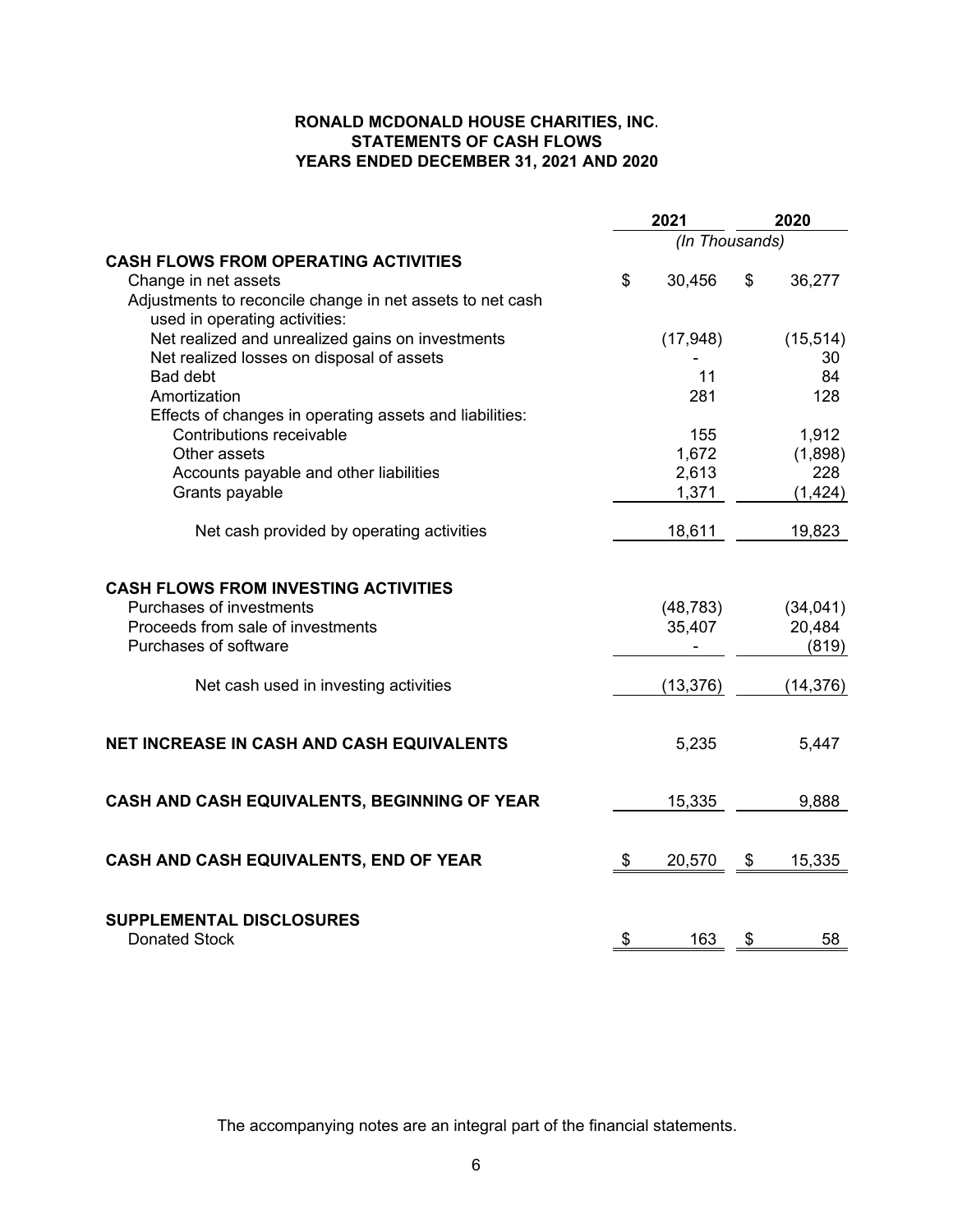## **NOTE 1 - SUMMARY OF SIGNIFICANT ACCOUNTING POLICIES**

### **Organization**

Ronald McDonald House Charities, Inc. (RMHC) is an Illinois nonprofit charitable corporation formed on September 7, 1977. The mission of RMHC is to create, find, and support programs that directly improve the health and well-being of children and their families. RMHC fulfills its mission by creating programs that address targeted needs and by supporting these programs and other activities conducted by its RMHC Local Chapters (Chapters) worldwide.

Ronald McDonald House Charities is a system of independent, separately registered public benefit organizations, referred to as "Chapters" by RMHC. Each Chapter is licensed by McDonald's Corporation and RMHC to use RMHC related trademarks in conjunction with identifying its charitable organization, fundraising activities and the operation of its programs; the license agreement also sets standards of operations for programs, governance, finance, branding, and reporting. Collectively, RMHC and the network of local Chapters ascribe to five core values: we are focused on the critical needs of children, we lead with compassion, we celebrate the diversity of our people and our programs, we value our heritage and we operate with accountability and transparency.

RMHC ensures delivery of the mission across the globe by building and sustaining a robust infrastructure of support for local Chapters. This includes operations, licensing and compliance, finance, risk management, communications, marketing and development. Following are the program activities operated by RMHC:

#### **Support of RMHC Local Chapters:**

- *Ronald McDonald House* 
	- RMHC provides grants for new and expanding Ronald McDonald House programs. The Ronald McDonald House provides comfort, support and resources for families with ill or injured children.
- *Ronald McDonald Family Room* 
	- RMHC provides grants for new Ronald McDonald Family Room programs, which offer a home-like environment within the walls of the hospital. Ronald McDonald Family Rooms provide families of hospitalized children with a place to refresh and relax while remaining near their child's bedside.
- *Ronald McDonald Care Mobile* 
	- RMHC developed and continues to support mobile pediatric health care services to children in underserved areas of the world by funding the capital build for all new Ronald McDonald Care Mobiles. In addition to primary and specialty medical care, health education, and oral health services, the program links children to other community and social service resources.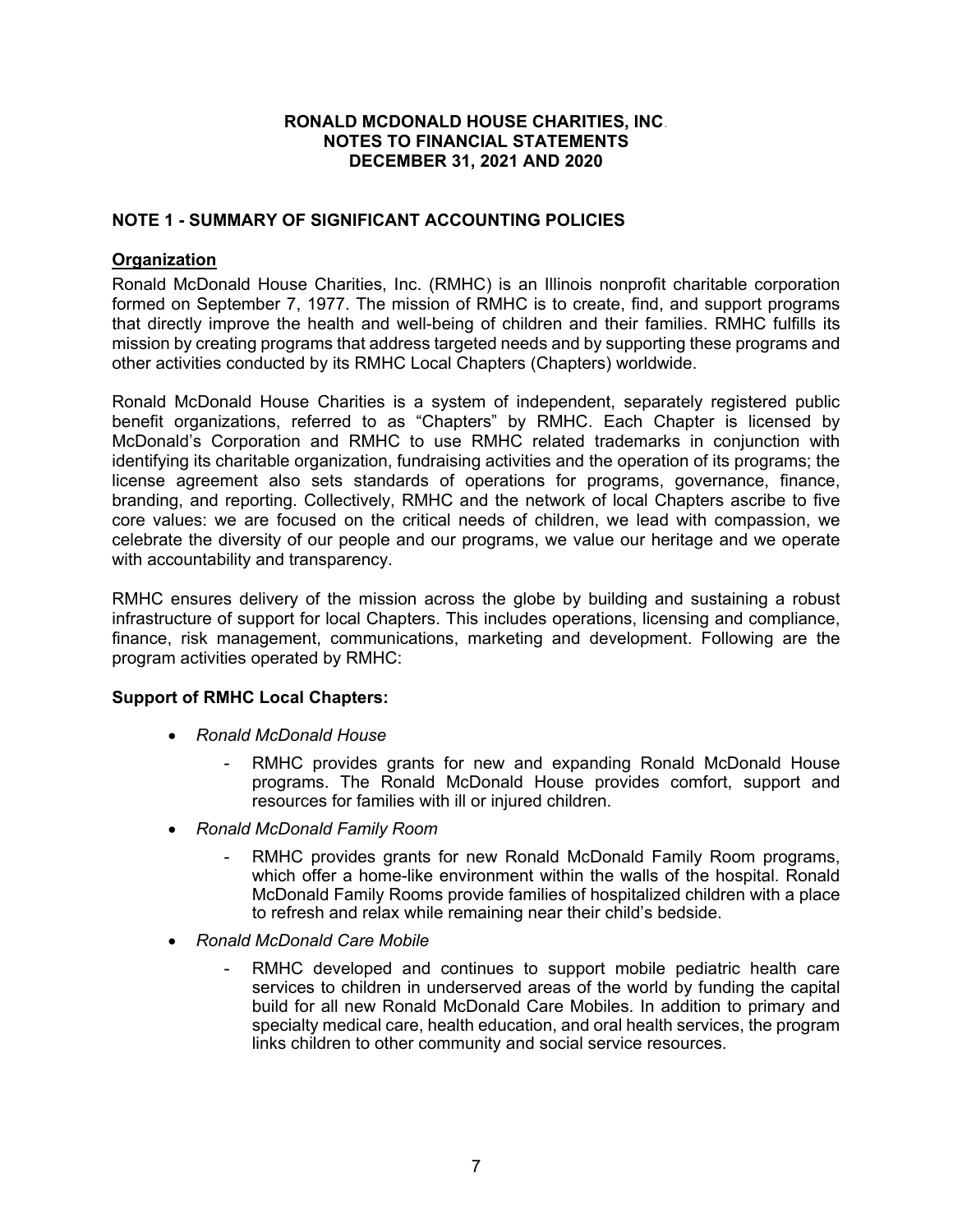## **NOTE 1 - SUMMARY OF SIGNIFICANT ACCOUNTING POLICIES** (Continued)

#### **Support of RMHC Local Chapters:** (continued)

- *RMHC Local Chapter Grants and* Support
	- *Capacity Building* 
		- RMHC is committed to strengthening the global system of Chapters, by providing "capacity building" grants and programmatic support to help each Chapter achieve a high level of excellence in management and operations, and to help them effectively and efficiently fulfill their mission. Activities include, among others: resource development; sharing best practices to improve all aspects of RMHC; strategic planning; technology upgrades; ongoing training and education of board, staff, and volunteers to encourage excellence in delivering programs, fundraising and administrative practices; investment in environmental sustainability activities such as energy audits, water and waste efficiency projects at Ronald McDonald House programs; facilitation of networking opportunities; and developing local fundraising capabilities to grow resources and meet new and expanding program needs.
	- *General RMHC and Other Program Support* 
		- RMHC provides expertise in all aspects of the three core program operations, other program development, and nonprofit management for its Chapters worldwide. Support also includes general program support grants.

### **Basis of Presentation**

The financial statements of RMHC have been prepared on the accrual basis of accounting in accordance with accounting principles generally accepted in the United States of America (U.S. GAAP) and are presented on the basis of net assets without donor restrictions and net assets with donor restrictions. Net assets with donor restrictions are created only by donor-imposed restrictions on their use. When a restriction expires, that is, when a stipulated time restriction ends or purpose restriction is accomplished, net assets with donor restrictions are reclassified to net assets without donor restrictions. All other net assets, including board-designated or appropriated amounts, are net assets without donor restrictions and are reported as part of the net assets without donor restriction class.

### **Estimates**

The preparation of financial statements in conformity with U.S. GAAP requires management of RMHC to make estimates and assumptions that affect the amounts reported in the financial statements and accompanying notes. Actual results could differ from those estimates.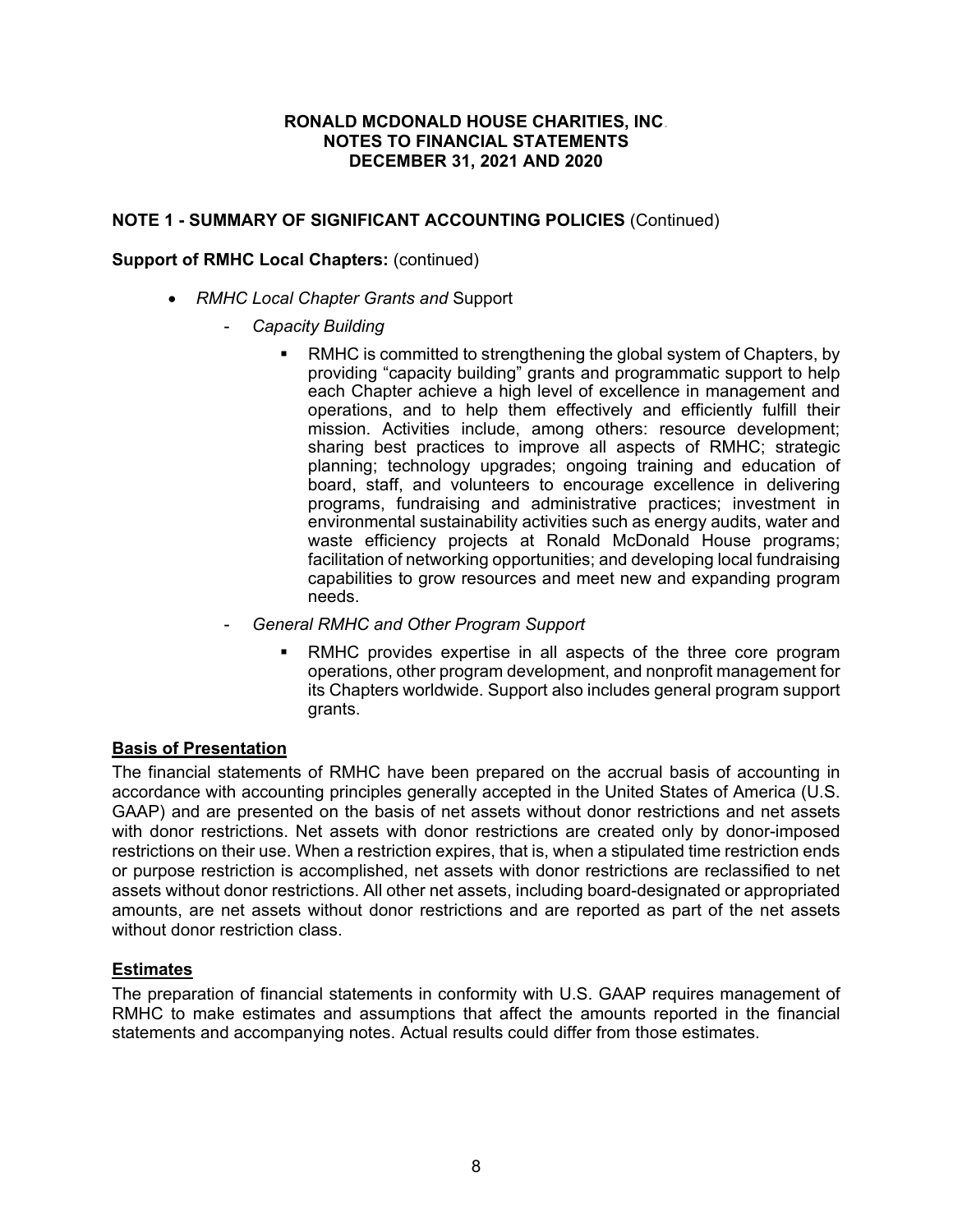## **NOTE 1 - SUMMARY OF SIGNIFICANT ACCOUNTING POLICIES** (Continued)

#### **Measure of Operations**

RMHC's change in net assets from operations on the statements of activities includes all operating revenues and expenses that are an integral part of its program and supporting activities, net assets released from donor restrictions to support operating expenditures and other nonoperating funds to support current operating activities. The measure of operations excludes investment return on investments.

#### **Cash Equivalents**

Cash equivalents include money market funds and all highly liquid investments with a maturity date of less than three months from the date of purchase. RMHC's cash balances that are maintained in bank accounts may exceed Federal Deposit Insurance Corporation limits from time to time. RMHC has not experienced any losses in such accounts and management believes that it is not exposed to any significant credit risk on cash.

#### **Contributions Receivable**

Contributions receivable are unconditional promises to give. RMHC has received unconditional promises to give consisting of pledges, bequests, and split-interest agreements. Unconditional promises to give that are expected to be collected within one year are recorded at net realizable value. Unconditional promises to give that are expected to be collected in future years are recorded at the present value of their estimated future cash flows. The discounts on those amounts are computed at the date of the gift using risk-free interest rates applicable to the years in which the promises are received. The discount rate used in 2021 was 0.2%. There were no unconditional promises to give received in 2020 that were expected to be collected in future years. Amortization of the discounts is included in contribution revenue. Contributions receivable are written off when deemed uncollectible.

Contributions receivable also include the value of various split interest agreements. Split-interest agreements include five charitable remainder trusts from which RMHC will receive a percentage of the remaining assets upon the death of the initial beneficiaries, and an annuity from which RMHC receives annual payments during the donor's lifetime. A receivable has been recorded for the present value of the expected future cash flows using published life expectancy tables and a discount rate of 1.6% in 2021 and 0.6% in 2020. The fair value of the receivable is updated annually and the change in value and amortization of the present value discounts are included in contribution revenue.

RMHC is the beneficiary under various wills and trust agreements of which the total realizable amount is not presently determinable. Such amounts are recorded when a will is declared valid by probate court and the proceeds are measurable.

#### **Cash Surrender Value of Life Insurance**

RMHC carries the value of contributed life insurance policies at cash surrender value, which approximates fair value in the statements of financial position.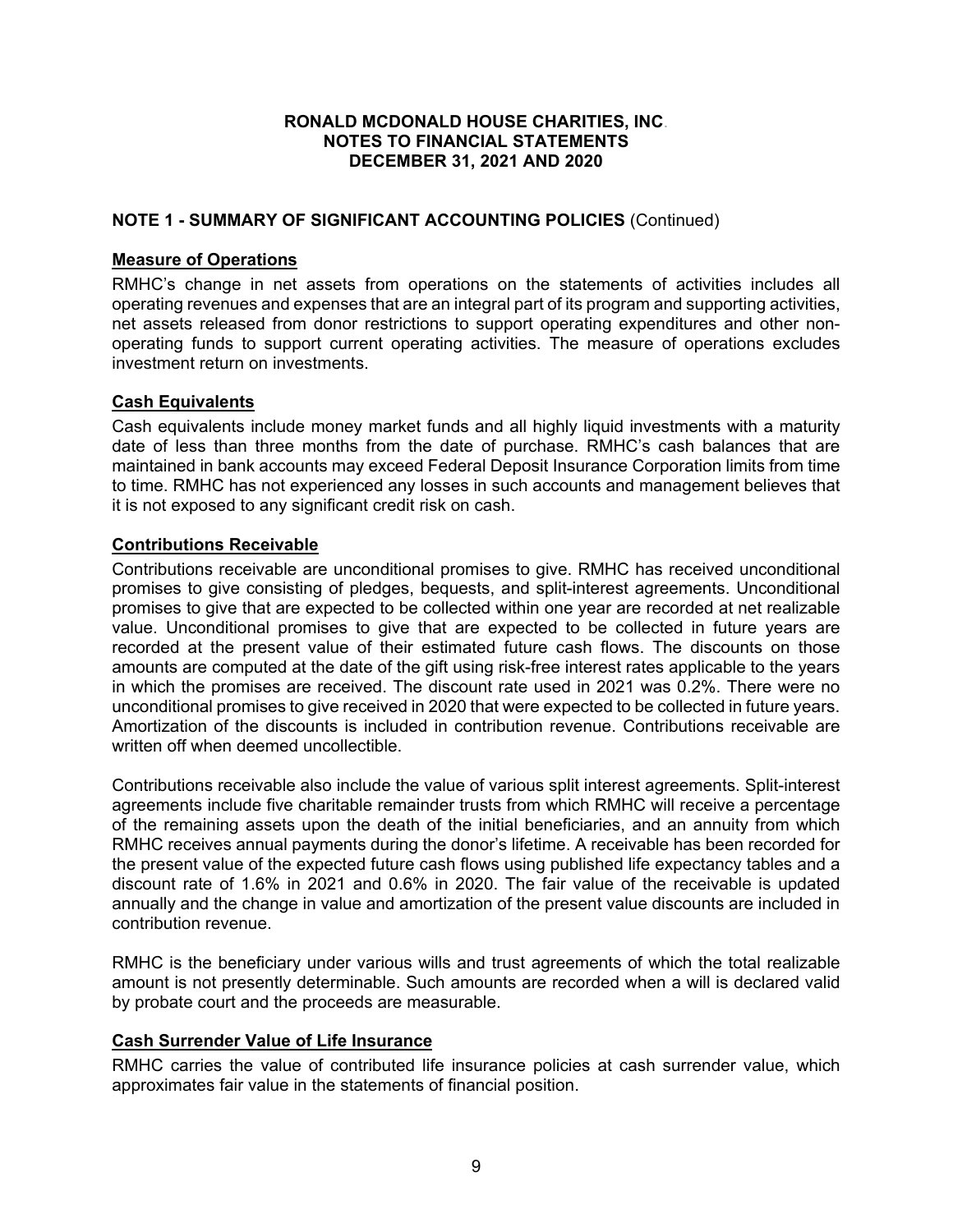## **NOTE 1 - SUMMARY OF SIGNIFICANT ACCOUNTING POLICIES** (Continued)

#### **Software**

Software and web development are stated at cost and amortized when placed in service. Amortization is calculated using the straight-line method over the estimated useful lives of the assets, generally three years. RMHC capitalizes all acquisitions in excess of \$5,000. Ongoing maintenance contracts are charged to expense when incurred. The balance in software as of December 31, 2021 and 2020 is as follows:

|                               |  | 2021  |  | 2020     |  |  |  |  |
|-------------------------------|--|-------|--|----------|--|--|--|--|
|                               |  |       |  |          |  |  |  |  |
| Software and web enhancements |  | 2.871 |  | 2.871    |  |  |  |  |
| Accumulated amortization      |  | 2.427 |  | (2, 146) |  |  |  |  |
| Total                         |  | 444   |  | 725      |  |  |  |  |

The net book value of software costs is reported in other noncurrent assets on the statements of financial position.

#### **Investments**

RMHC records all investments in equity securities with readily determinable fair values and all investments in debt securities and commodities at fair value in the statements of financial position. Realized and unrealized investment gains and losses and income are included in the statements of activities.

RMHC also has investments of less than 1% in two limited partnerships which are reported at cost. Capital calls to cover management fees are expensed as incurred.

#### **Donated Assets, Software, and Services**

Donated marketable securities, software, and other noncash donations are recorded as contributions at their fair values at the date of donation. Such donations are reported as increases in net assets without donor restrictions unless the donor has restricted the donated asset for a specific purpose. Assets donated with explicit restrictions regarding their use are reported as restricted contributions. Absent donor stipulations regarding how long those donated assets must be maintained, RMHC reports expirations of donor restrictions when the donated or acquired assets are placed in service as instructed by the donor. RMHC reclassifies net assets with donor restrictions to net assets without donor restrictions at that time.

Donated services are recognized as contributions if the services: (a) create or enhance nonfinancial assets or (b) require specialized skills, are performed by people with those skills, and would otherwise be purchased by RMHC. RMHC also receives donated services from other contributors and volunteers that are not measurable, and therefore, are excluded from the financial statements.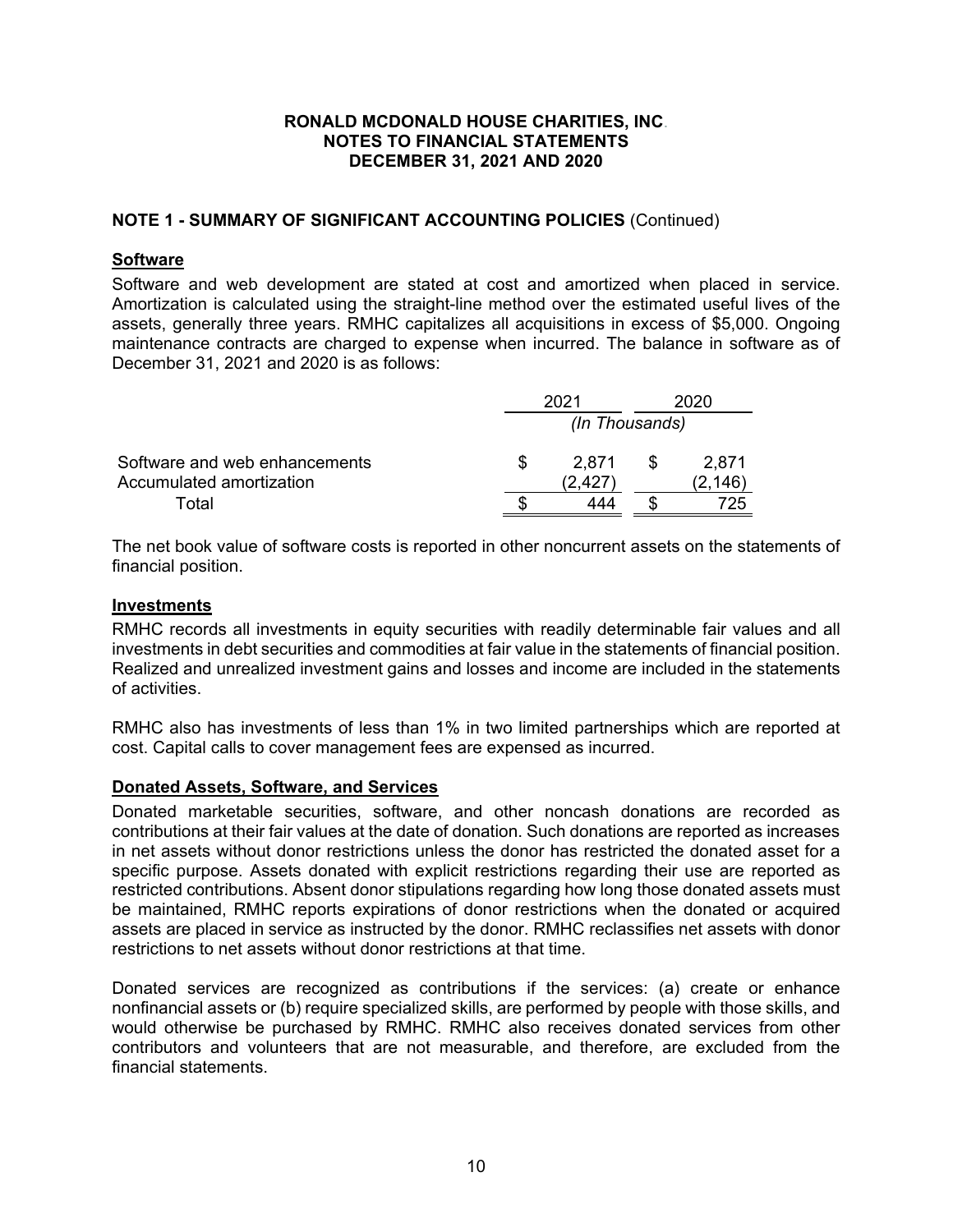## **NOTE 1 - SUMMARY OF SIGNIFICANT ACCOUNTING POLICIES** (Continued)

### **Net Assets**

Net assets of RMHC and changes therein are classified and reported as follows:

### **Without Donor Restrictions**

Net assets that are not subject to donor-imposed restrictions or law.

### **With Donor Restrictions**

Net assets subject to donor-imposed restrictions. Some donor-imposed restrictions are temporary in nature, such as those that will be met by the passage of time or other events specified by the donor. Other donor-imposed restrictions are perpetual in nature, where the donor stipulates that resources be maintained in perpetuity.

### **Revenue Recognition**

Unconditional promises to give are recognized as revenue in the period the promise was made. Contributions, grants, and bequests are recognized as net assets with donor restrictions if they are received with donor stipulations that limit the use of the donated assets. Donor-imposed restrictions are released when a restriction expires, that is, when the stipulated time has elapsed, when the stipulated purpose for which the resource was restricted has been fulfilled, or both.

Conditional grants and contract funds are recorded as revenue when earned. Revenue is earned when eligible expenditures or deliverables, as defined in each contract, are met. Funds received but not yet earned are shown as Deferred Revenue. Expenditures under contracts are subject to review by the granting authority. To the extent, if any, that such a review reduces expenditures allowable under these contracts, RMHC will record such disallowance at the time the final assessment is made. Contributions of approximately \$5,070,000 have not been recognized in the accompanying statement of activities because certain milestones have not been met.

## *Sponsorship Revenue*

The portion of sponsorship revenue that relates to the commensurate value the sponsor received in return is recognized when the related events are held and performance obligations are met.

### *Special Event Revenue – Attendee Fees*

The portion of attendee fees that relate to the commensurate value the attendee receives in return is recognized when the related events are held and performance obligations are met.

### **Functional Expenses**

The statements of functional expenses report certain categories of expenses that are attributable to one or more program or supporting functions of RMHC. Therefore, these expenses require allocation on a reasonable basis that is consistently applied. The expenses that are allocated include donated services and occupancy, which are allocated on the basis of estimates of time and effort.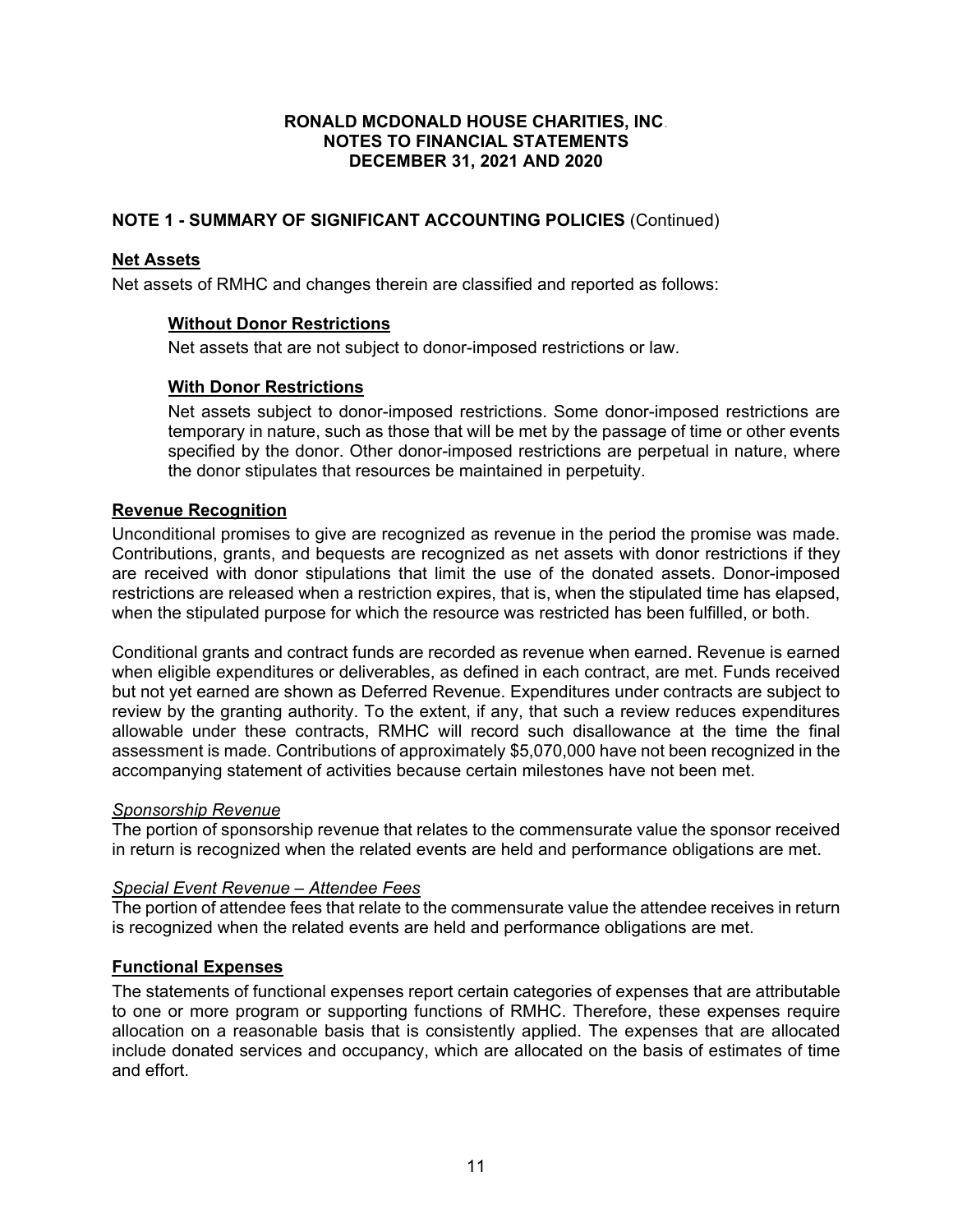## **NOTE 1 - SUMMARY OF SIGNIFICANT ACCOUNTING POLICIES** (Continued)

### **Income Tax Status**

RMHC is exempt from federal income tax under Section 501(c)(3) of the Internal Revenue Code. However, income, if any, from certain activities not directly related to the tax-exempt purpose of RMHC is subject to taxation as unrelated business income. In addition, RMHC qualifies for the charitable contribution deduction under Section 170(b)(1)(A) and has been classified as an organization other than a private foundation under Section 509(a)(1).

RMHC believes that it has appropriate support for any tax positions taken, and as such, does not have any uncertain tax positions that are material to the financial statements. Income taxes for unrelated business income were \$0 and \$(1,000) for the years ended December 31, 2021 and 2020, respectively.

#### **NOTE 2 - LIQUIDITY**

RMHC has \$35,367,000 and \$27,201,000 of financial assets, as of December 31, 2021 and 2020, respectively, available to meet cash needs for general expenditures within one year of the statement of financial position date, which consists of the current assets per the statement of financial position, reduced by \$4,562,000 and \$5,423,000 of current assets as of December 31, 2021 and 2020, respectively, not available for general use because of contractual or donorimposed restrictions.

RMHC maintains financial assets, consisting of cash and short-term investments, on hand to meet its normal operating expenses based on its annual budget. Operating expenses are compared to budgeted expenses on a monthly basis and financial assets on hand are adjusted as necessary. As part of its liquidity management, RMHC invests cash in excess of daily requirements in various short-term investments. In addition, RMHC maintains a long-term reserve that allows for annual spending of 5% of assets based on a rolling 2-year average market value in addition to investment income and earnings, if needed. \$8,286,000 and \$6,798,000 for appropriations, as of December 31, 2021 and 2020, respectively, from the long-term reserve will be available within the next 12 months.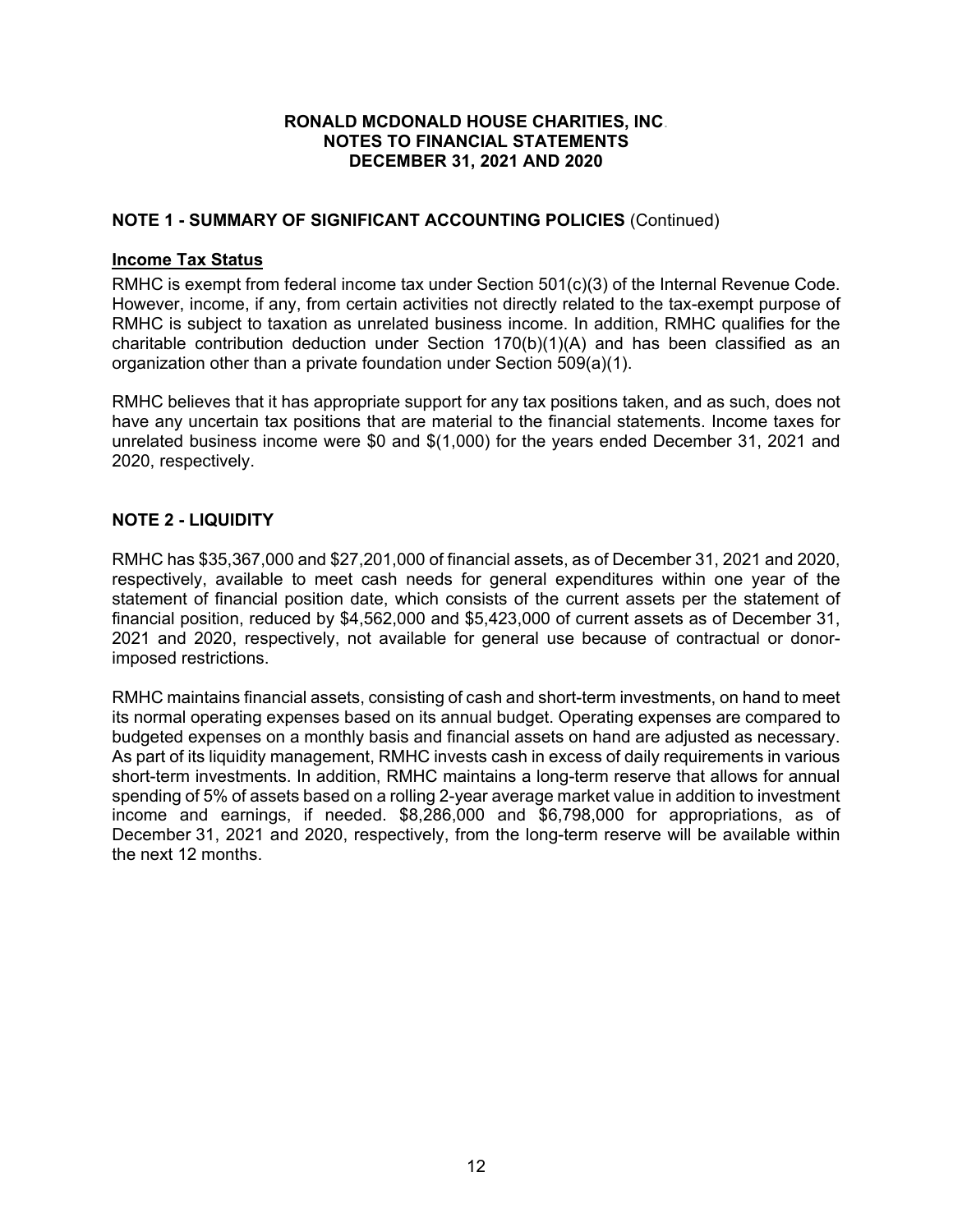#### **NOTE 3 - CONTRIBUTIONS RECEIVABLE**

Contributions receivable consists primarily of pledges, bequests, and split-interest agreements, as of the years ended December 31:

|                                     |   | 2021   |                | 2020   |
|-------------------------------------|---|--------|----------------|--------|
|                                     |   |        | (In Thousands) |        |
| Amounts due in:                     |   |        |                |        |
| Less than One Year                  | S | 10,417 | \$             | 9,695  |
| One to Five Years                   |   | 1,343  |                | 1,769  |
| More than Five Years                |   | 2,134  |                | 2,612  |
| Total                               |   | 13,894 |                | 14,076 |
| Unamortized Discount                |   | (76)   |                | (92)   |
| Allowance for Uncollectibles        |   |        |                | 21     |
| <b>Net Contributions Receivable</b> |   | 13,797 |                | 13,963 |

#### **NOTE 4 - FAIR VALUE MEASUREMENTS**

In determining fair value, RMHC uses various valuation approaches within the fair value measurement framework. Fair value measurements are determined based on the assumptions that market participants would use in pricing an asset or liability. A hierarchy for inputs is used in measuring fair value that maximizes the use of observable inputs and minimizes the use of unobservable inputs by requiring that the most observable inputs be used when available. Levels within the hierarchy are based on the reliability of inputs as follows:

> *Level 1* - Valuations based on unadjusted quoted prices for identical assets or liabilities in active markets;

> *Level 2* - Valuations based on quoted prices for similar assets or liabilities or identical assets or liabilities in less active markets, such as dealer or broker markets; and

> *Level 3* - Valuations derived from valuation techniques in which one or more significant inputs or significant value drivers are unobservable, such as pricing models, discounted cash flow models, and similar techniques not based on market, exchange, dealer, or broker-traded transactions.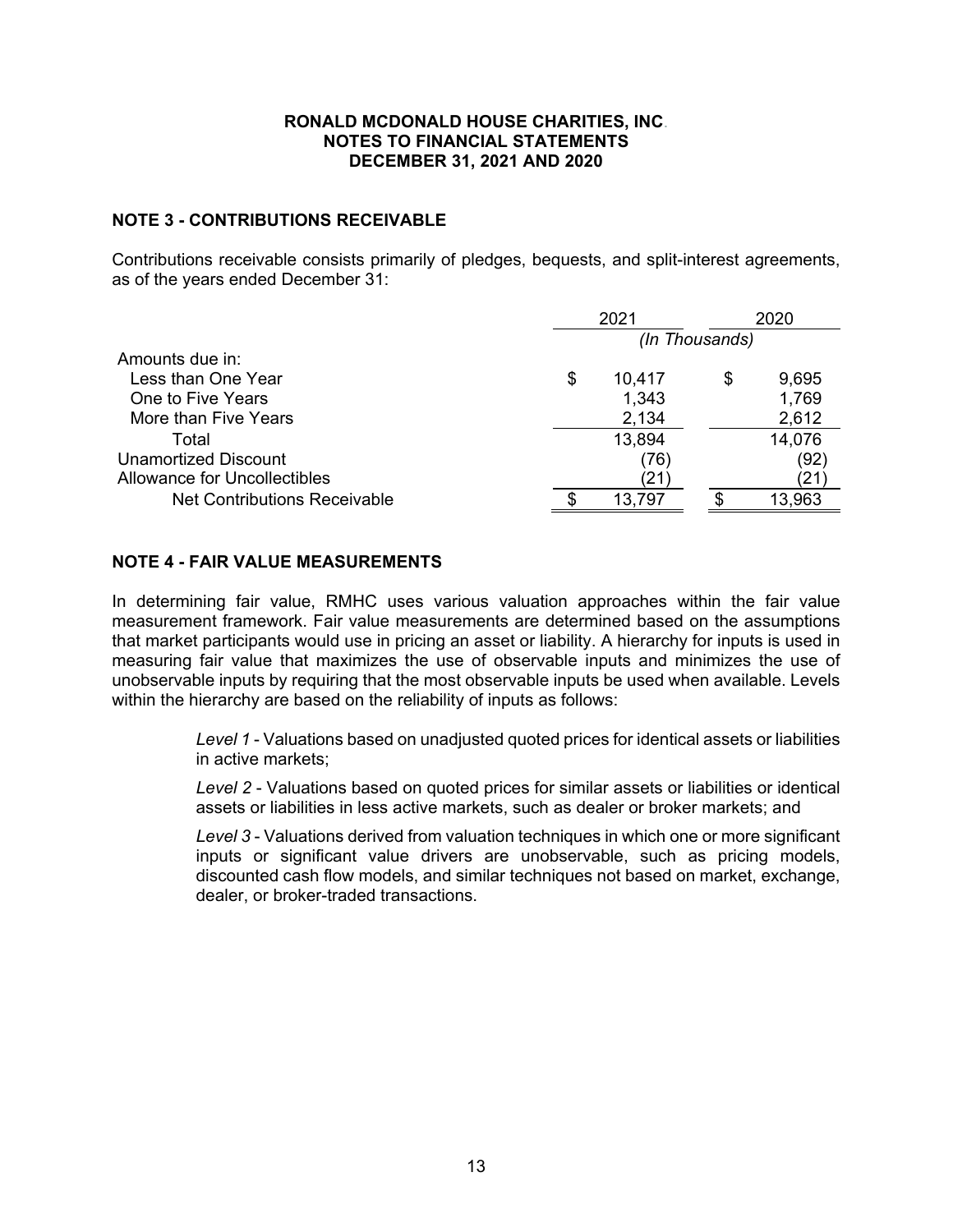## **NOTE 4 - FAIR VALUE MEASUREMENTS** (Continued)

The fair values of assets measured on a recurring basis at December 31, 2021 are as follows:

|                               |           | <b>Quoted Prices</b> |             |    |                |             |              |
|-------------------------------|-----------|----------------------|-------------|----|----------------|-------------|--------------|
|                               |           | in Active            | Significant |    |                |             |              |
|                               |           | Markets or           | Other       |    | Significant    |             |              |
|                               |           | Identical            | Observable  |    | Unobservable   | Investments |              |
|                               |           | Assets               | Inputs      |    | Inputs         | Measured    |              |
|                               |           | (Level 1)            | (Level 2)   |    | (Level 3)      | at Cost     | Total        |
|                               |           |                      |             |    | (In Thousands) |             |              |
| <b>Assets</b>                 |           |                      |             |    |                |             |              |
| Investments:                  |           |                      |             |    |                |             |              |
| <b>Mutual Funds:</b>          |           |                      |             |    |                |             |              |
| Domestic Equity               | \$        | 53,499               | \$          | \$ |                | \$          | \$<br>53,499 |
| International Equity          |           | 24,394               |             |    |                |             | 24,394       |
| Global                        |           | 60,102               |             |    |                |             | 60,102       |
| Commodities                   |           | 9,089                |             |    |                |             | 9,089        |
| <b>Bonds</b>                  |           | 29,076               |             |    |                |             | 29,076       |
| U.S. Corporate Equity         |           |                      |             |    |                |             |              |
| <b>Securities</b>             |           | 15,795               |             |    |                |             | 15,795       |
| <b>Private Equity</b>         |           |                      |             |    |                | 119         | 119          |
| <b>Total Investments</b>      | \$191,955 |                      | \$          | \$ |                | \$<br>119   | \$192,074    |
| Contributions Receivable, net |           |                      |             |    |                |             |              |
| Split-interest agreements     | \$        |                      | \$          | S  | 2,363          | \$          | \$<br>2,363  |
|                               |           |                      |             |    |                |             |              |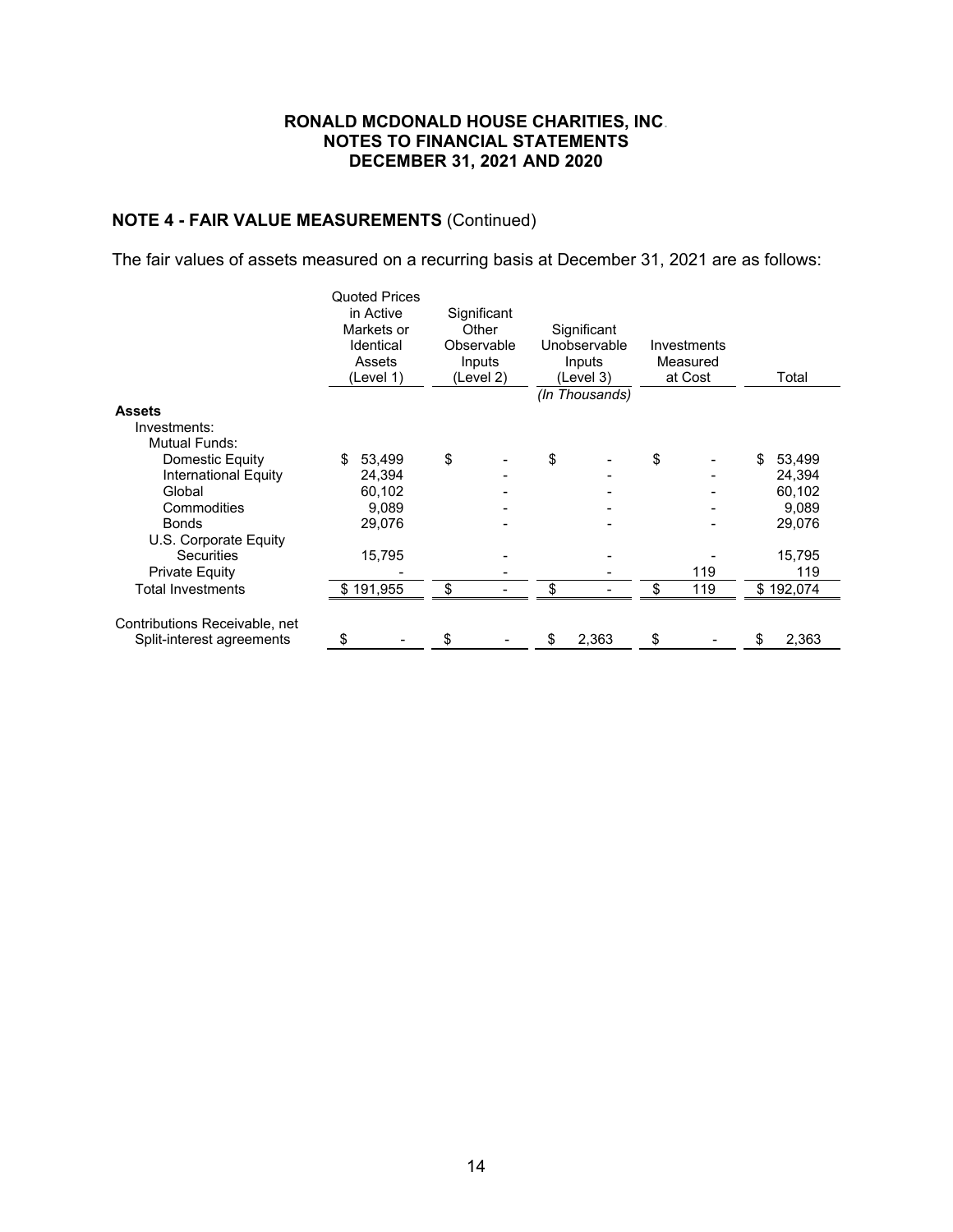### **NOTE 4 - FAIR VALUE MEASUREMENTS** (Continued)

The fair values of assets measured on a recurring basis at December 31, 2020 are as follows:

|                               | <b>Quoted Prices</b> |             |    |                |             |              |
|-------------------------------|----------------------|-------------|----|----------------|-------------|--------------|
|                               | in Active            | Significant |    |                |             |              |
|                               | Markets or           | Other       |    | Significant    |             |              |
|                               | Identical            | Observable  |    | Unobservable   | Investments |              |
|                               | Assets               | Inputs      |    | Inputs         | Measured    |              |
|                               | (Level 1)            | (Level 2)   |    | (Level 3)      | at Cost     | Total        |
|                               |                      |             |    | (In Thousands) |             |              |
| <b>Assets</b>                 |                      |             |    |                |             |              |
| Investments:                  |                      |             |    |                |             |              |
| <b>Mutual Funds:</b>          |                      |             |    |                |             |              |
| Domestic Equity               | \$<br>41,807         | \$          | \$ |                | \$          | \$<br>41,807 |
| International Equity          | 22,472               |             |    |                |             | 22,472       |
| Global                        | 51,721               |             |    |                |             | 51,721       |
| Commodities                   | 7,746                |             |    |                |             | 7,746        |
| <b>Bonds</b>                  | 24,484               |             |    |                |             | 24,484       |
| U.S. Corporate Equity         |                      |             |    |                |             |              |
| <b>Securities</b>             | 12,374               |             |    |                |             | 12,374       |
| <b>Private Equity</b>         |                      |             |    |                | 146         | 146          |
| <b>Total Investments</b>      | \$160,604            | \$          | \$ |                | \$<br>146   | \$160,750    |
| Contributions Receivable, net |                      |             |    |                |             |              |
| Split-interest agreements     | \$                   | \$          | S  | 2,850          | \$          | \$<br>2,850  |

Fair values for Level 1 investments are determined by reference to quoted market prices and other relevant information generated by market transactions. Fair value of Level 3 split-interest agreements are determined by calculating the present value of future distributions expected to be received using published life expectancy tables and a discount rate of 1.6% in 2021 and 0.6% in 2020. Split-interest agreements are included in contributions receivable on the statements of financial position. There has been no change in valuation techniques from the prior year.

Assets measured at fair value on a recurring basis using significant unobservable inputs (Level 3):

|                          | 2021           | 2020        |
|--------------------------|----------------|-------------|
|                          | (In Thousands) |             |
| <b>Beginning Balance</b> | \$<br>2,850    | \$<br>2,706 |
| Payments received        | (48)           | (48)        |
| Contributions            | 10             |             |
| Change in value          | (449)          | 192         |
| <b>Ending Balance</b>    | \$<br>2,363    | 2,850       |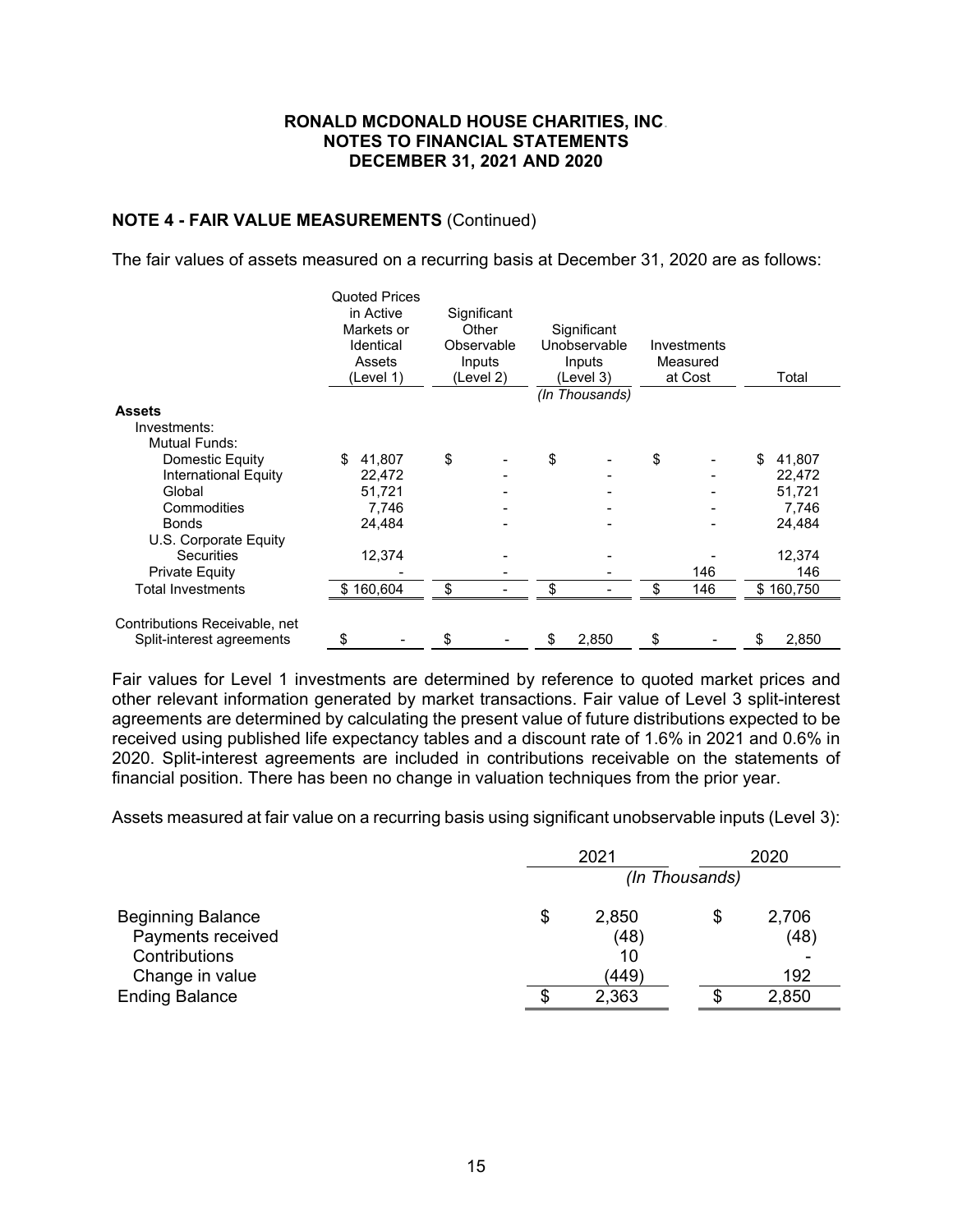### **NOTE 4 - FAIR VALUE MEASUREMENTS** (Continued)

#### **Investments**

#### Overall Investment Objective

The overall investment objective of RMHC is to invest its assets in a prudent manner that will achieve a long-term rate of return sufficient to fund a portion of its annual operating activities and increase investment value after inflation. RMHC diversifies its investments among various asset classes incorporating multiple strategies and managers. Major investment decisions are authorized by the Board of Trustees, which oversees the investment program of RMHC in accordance with established guidelines.

The composition of investment income on the investment portfolio of RMHC for the years ended December 31, 2021 and 2020 is as follows:

|                                                                                | 2021                  |  | 2020            |  |
|--------------------------------------------------------------------------------|-----------------------|--|-----------------|--|
|                                                                                | (In Thousands)        |  |                 |  |
| Interest and Dividend Income, Net<br><b>Realized and Unrealized Gains, Net</b> | \$<br>5,084<br>17,948 |  | 3,379<br>15,514 |  |
| Investment Income, Net                                                         | 23,032                |  | 18,893          |  |

#### **Private Equity Funds**

RMHC invests in two private equity funds that seek long-term capital appreciation by making mainly equity and equity-related investments in conjunction with privately negotiated transactions. The investment strategies include management buyout, growth-equity transactions, special equity situations, and investments acquired in the secondary market. Redemptions are not permitted during the life of the fund. However, interests may be transferred with the written consent of the general partner if certain conditions are met. The invested funds were committed for a period of 10 years, originally set to expire in July 2016. To maximize the remaining value of the partnership assets, one of the funds was extended until July 2022. The other fund is under orderly liquidation. Distributions are generally made when the funds receive income, but are at the discretion of the general partner.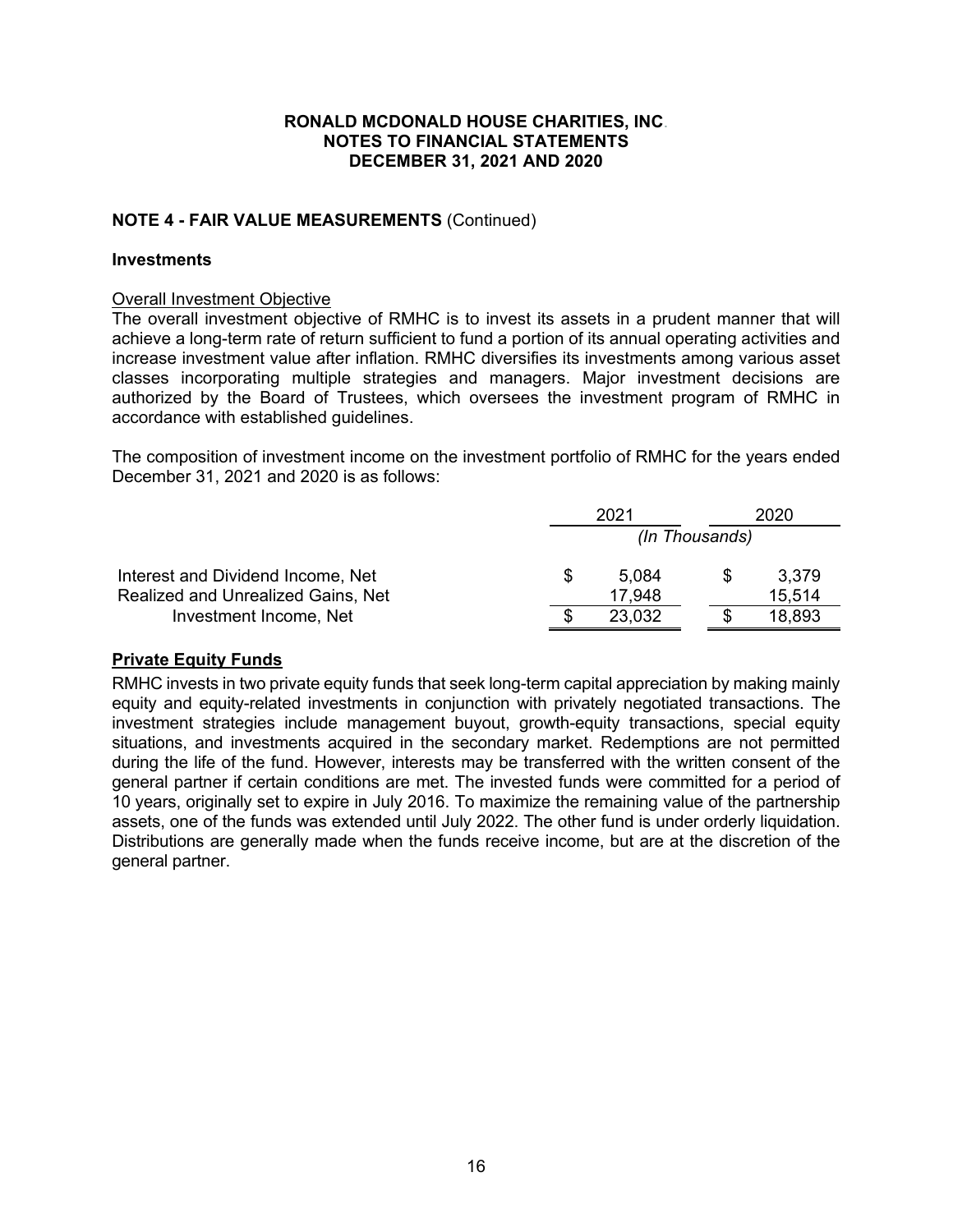#### **NOTE 5 - NET ASSETS WITH DONOR RESTRICTIONS**

Net assets with donor restrictions are restricted for the following purposes and periods as of December 31:

|                                              | 2021           |       | 2020 |       |
|----------------------------------------------|----------------|-------|------|-------|
|                                              | (In Thousands) |       |      |       |
| Subject to expenditure for specific purpose: |                |       |      |       |
| <b>Program Activities:</b>                   |                |       |      |       |
| <b>Ronald McDonald House</b>                 | \$             | 198   | S    | 182   |
| <b>Ronald McDonald Care Mobile</b>           |                | 21    |      | 10    |
| Ronald McDonald Family Room                  |                | 53    |      | 22    |
| Local Chapter support                        |                | 2,637 |      | 3,703 |
|                                              |                | 2,909 |      | 3,917 |
| Subject to passage of time:                  |                |       |      |       |
| For periods after December 31                |                | 2,718 |      | 3,001 |
| Total net assets with donor restrictions     | \$             | 5,627 |      | 6,918 |

## **NOTE 6 - NET ASSETS RELEASED FROM DONOR RESTRICTIONS**

Net assets were released from donor restrictions by incurring expenses satisfying the restricted purpose or by occurrence of the passage of time or other events specified by donors as follows for the years ended December 31, 2021 and 2020:

|                                           | 2021           |       |   | 2020  |  |
|-------------------------------------------|----------------|-------|---|-------|--|
|                                           | (In Thousands) |       |   |       |  |
| <b>Purpose restrictions accomplished:</b> |                |       |   |       |  |
| Ronald McDonald House                     | \$             | 422   | S | 1,503 |  |
| Ronald McDonald Care Mobile               |                | 27    |   | 35    |  |
| Ronald McDonald Family Room               |                | 78    |   | 42    |  |
| Local Chapter support                     |                | 1,320 |   | 5,557 |  |
|                                           |                | 1,847 |   | 7,137 |  |
| Subject to passage of time:               |                |       |   |       |  |
| For periods after December 31             |                | 148   |   | 148   |  |
| Total net assets with donor restrictions  | S              | 1,995 |   | 7.285 |  |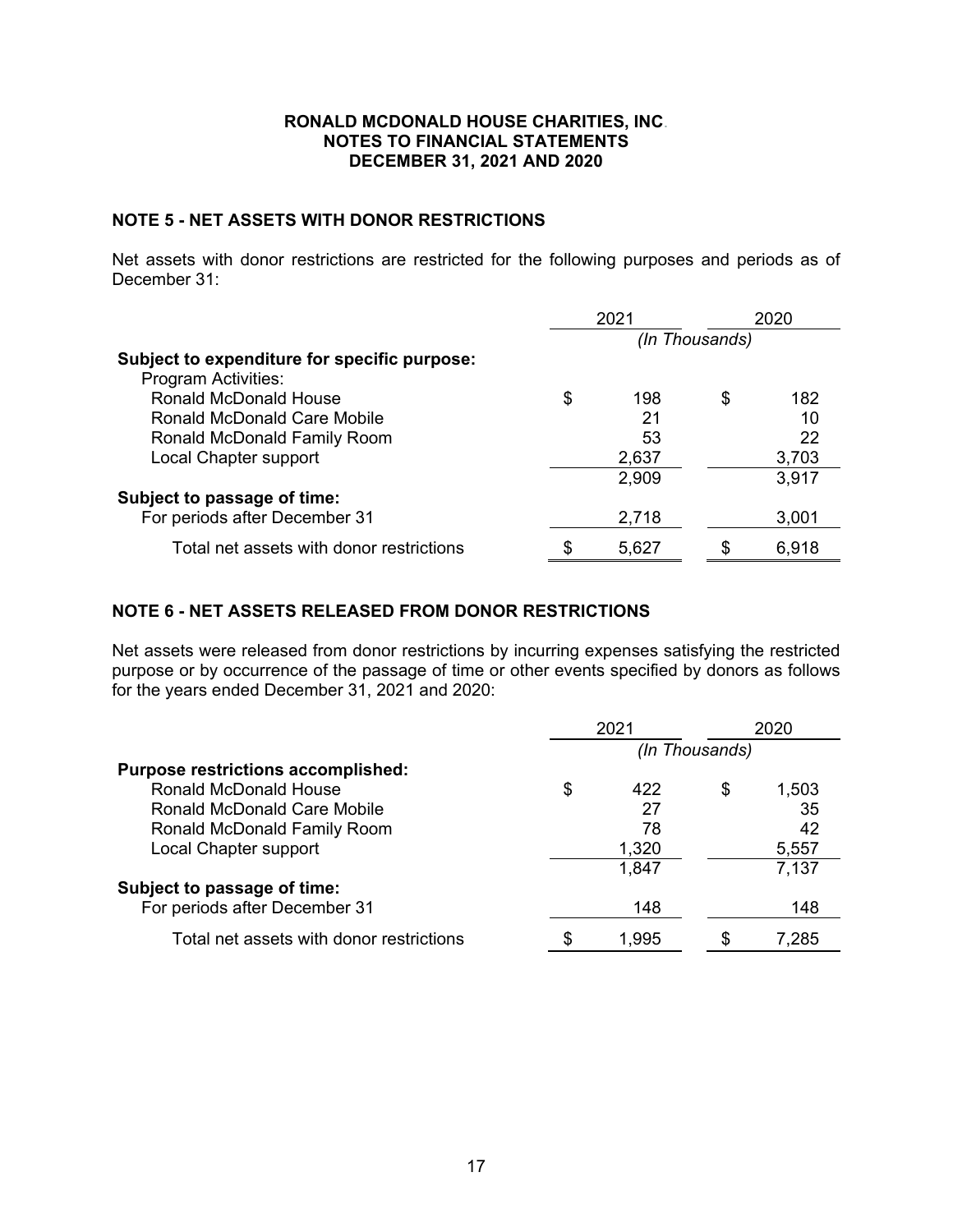### **NOTE 7 - DONATED GOODS AND SERVICES**

RMHC received total donated goods and services of \$4,678,000 and \$6,064,000, for the years ended December 31, 2021 and 2020, respectively. Most of these donated goods and services are included in contribution revenue, with the rest included in special events revenue as they relate to specific events. Donated goods and services include support from McDonald's Corporation consisting of the free use of its facilities, equipment, materials, and the majority of its employee services, which totaled \$4,308,000 and \$5,649,000, for the years ended December 31, 2021 and 2020, respectively. For the remaining services, RMHC has an agreement with McDonald's Corporation whereby it reimburses the Company for the services at cost. Reimbursements to McDonald's Corporation totaled \$2,547,000 and \$2,094,000 for the years ended December 31, 2021 and 2020, respectively, of which \$720,000 and \$540,000 was in accounts payable for the year-ended December 31, 2021 and 2020, respectively.

## **NOTE 8 - RELATED PARTY TRANSACTIONS**

RMHC provides ongoing program grants to all of its Chapters around the world. These program grants are pre-authorized by the board of RMHC for the benefit of all Chapters. The grants are available to all Chapters that meet the program parameters; as such, the individual grants do not require any additional board action. Grants totaling \$1,957,000 and \$1,899,000, during the years ended December 31, 2021 and 2020, respectively, were provided to Chapters where certain members of the RMHC board also serve as officers and/or directors of the Chapter.

### **NOTE 9 - CONCENTRATIONS**

McDonald's Corporation provides support to RMHC through donated goods and services (see Note 7), direct contributions, and facilitation of fundraisers at its company-owned and franchised restaurants, of which the proceeds collected are remitted to RMHC. Contributions from these efforts totaled \$67,518,000 and \$58,150,000, during the years ended December 31, 2021 and 2020, respectively. This represents 83% and 77% of total revenues, of which \$8,235,000 and \$7,334,000 are included in contributions receivable as of December 31, 2021 and 2020, respectively.

### **NOTE 10 - RISKS AND UNCERTAINTIES**

During the year ended December 31, 2021, the World Health Organization declared the spread of Coronavirus Disease (COVID-19) a worldwide pandemic. The COVID-19 pandemic is having significant effects on global markets, supply chains, businesses, and communities. Specific to RMHC, COVID-19 may impact various parts of its 2022 operations and financial results. In addition, investment markets may continue to experience significant fluctuations. Management believes RMHC is taking appropriate actions to mitigate the negative impact. However, the full impact of COVID-19 is unknown and cannot be reasonably estimated as these events are still developing.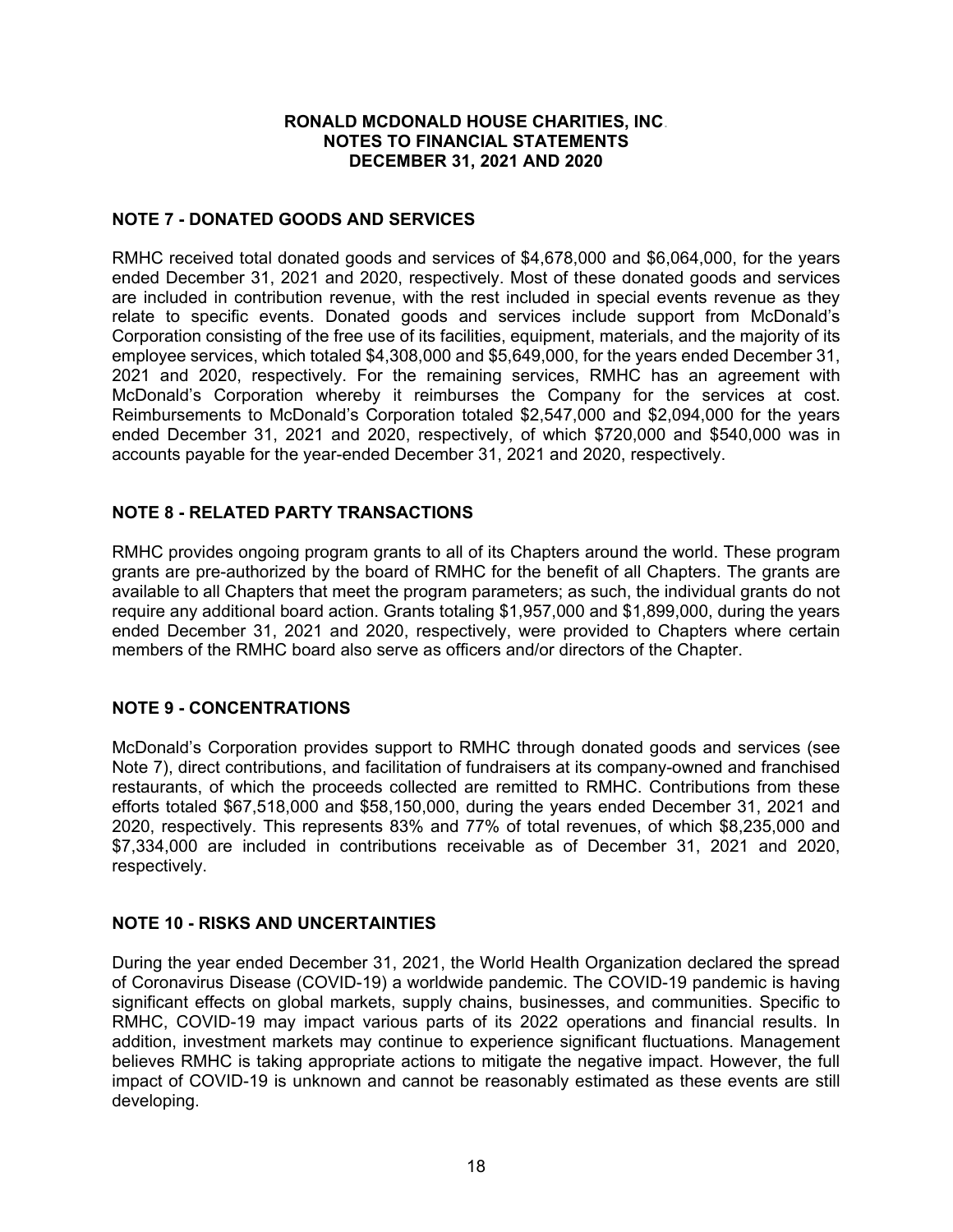### **NOTE 11 - SUBSEQUENT EVENT DISCLOSURES**

Management evaluated subsequent events through May 5, 2022, the date the financial statements were available to be issued. There were no material subsequent events that required recognition or additional disclosure in the financial statements.

### **NOTE 12 - RECENT ACCOUNTING PRONOUNCEMENTS**

In February 2016, the FASB issued amended guidance for the treatment of leases. The guidance requires lessees to recognize a right-of-use asset and a corresponding lease liability for all operating and finance leases with lease terms greater than one year. The guidance also requires both qualitative and quantitative disclosures regarding the nature of RMHC's leasing activities. The guidance will initially be applied using a modified retrospective approach. The amendments in the guidance will be effective for the year ending December 31, 2022. Early adoption is permitted. Management is evaluating the impact of the amended lease guidance on RMHC's financial statements.

In September 2020, the FASB issued amended guidance for contributed nonfinancial assets. The guidance requires the presentation of contributed nonfinancial assets as a separate line item in the statement of activities, disclosure of the disaggregated amount by type and disclosure of qualitative information about whether the contributed nonfinancial assets were monetized or utilized during the reporting period as well as a description of the programs or other activities in which the assets were used. The guidance also requires disclosure of any donor-imposed restrictions and a description of valuation techniques. The amendments in the guidance will be effective for fiscal years beginning after June 15, 2021.

This information is an integral part of the accompanying financial statements.